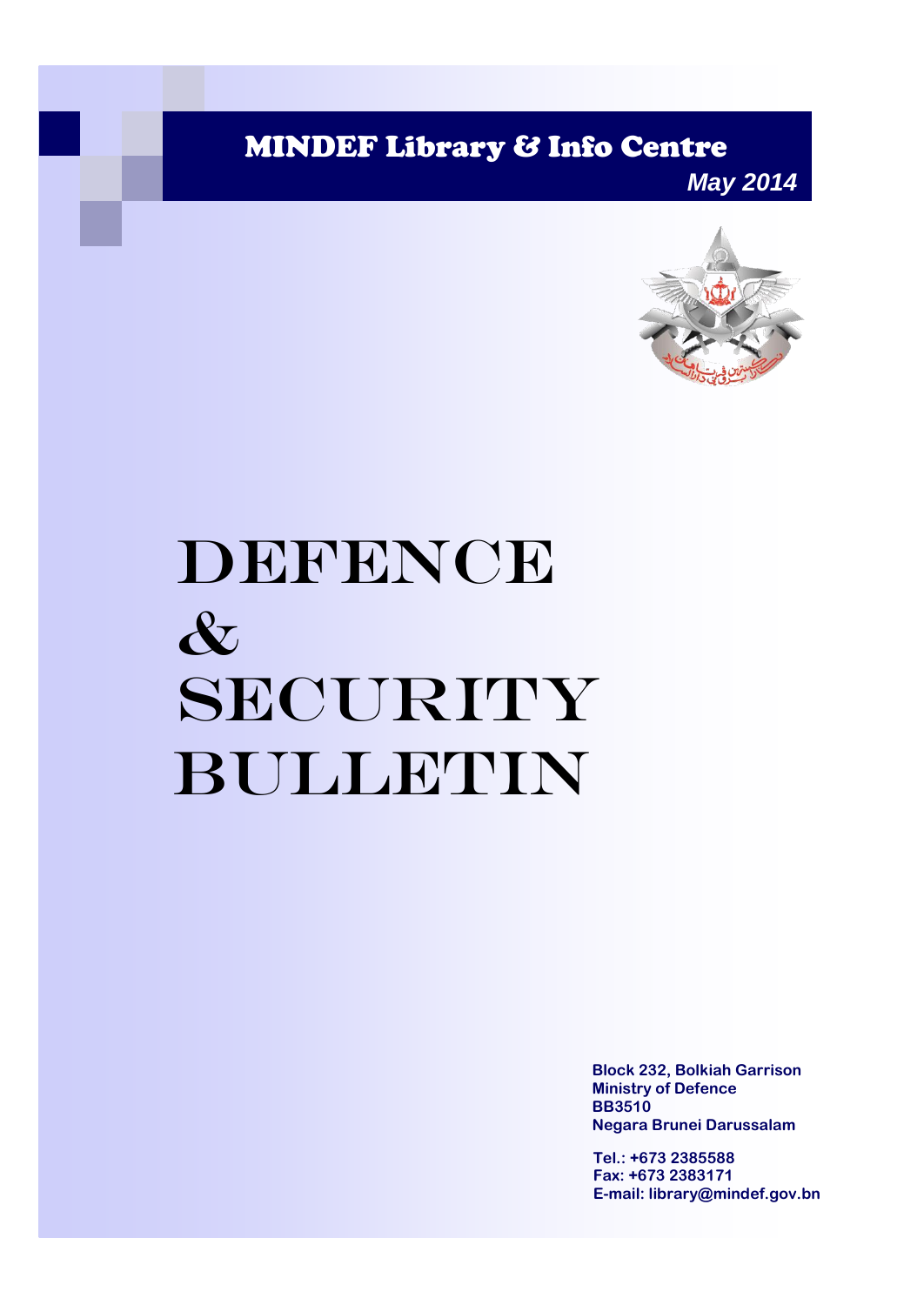#### ► **21st century Mahan : sound military conclusions for the modern era / edited by Benjamin F. Armstrong.**

#### Annapolis : MD Naval Institute Press, [2013]. 179 pages ; 23 cm.

*This collection of five of Mahan's essays, along with Benjamin Armstrong's informative introductions, illustrates why Mahan's work remains relevant to the 21st century and how it can help develop our strategic thinking.* 

#### ► **100 days to victory : how the Great War was fought & won / Saul David.**

London : Hodder & Stoughton, 2013. 536 p. : maps, ills, portraits ; 24 cm.

*Saul David's 100 DAYS TO VICTORY is a totally original, utterly engaging account of the Great War - the first book to tell the story of the 'war to end all wars' through the events of one hundred key days between 1914 and 1918.* 

#### ► **Advances in military textiles and personal equipment / edited by E. Sparks.**

Oxford : Woodhead , 2012. 24, 325 pages : illustrations ; 24 cm

*Summarises key research on the design. manufacture and applications of military textiles.* 

#### ► **Against all odds : relations between NATO and the MENA region / Florence Gaub**

Army War College (U.S.). Strategic Studies Institute Carlisle, PA : Strategic Studies Institute, U.S. Army War College, 2012. x, 37 p. ; 23 cm.

*While NATO was created with a primary outlook to the East, its Southern rim was neglected strategically until the end of the Cold War. Since then, the Alliance has undertaken a number of efforts to build strategic relationships with the Middle East and North Africa, recognizing the region's importance for Allied security. But obstacles are on the way to deepened relations, and geostrategic realities do not play in NATO's favor: a region of crisis, suspicious of the West in general and riddled with internal instability, is a difficult one to build ties with. This monograph examines the existing relationships as well as the remaining obstacles, and proposes solutions to the latter.* 

#### ► **Allied master strategists : the combined chiefs of staff in world war II / David Rigby.**

Annapolis, Md. : Naval Institute Press, 2012. xvi, 270 p. : ill. ; 24 cm.

*Provides a detailed look into the relationships between the Chiefs and Allied theater commanders, the role of the Combined Chiefs in economic mobilization, and the bitter inter-Allied strategic debates regarding Operation Overload and the war in the Pacific.* 

► **'An officer and a problem solver' : developing problem solving and thinking skills in officer cadets at Sandhurst. Royal Military Academy Sandhurst, Department of Communication and Applied Behavioural Science**

Camberley : RMA Sndhurst , 2011 26 pages.

*Identifies the steps RMA Sandhurst is taking to develop better decision making skills in officer cadets.* 

#### ► **Annual review of global peace operations 2011 / a project of the Center on International Cooperation.**

**United Nations. Peacekeeping Best Practices Unit.**

Boulder, Colo. : Lynne Rienner Publishers, 2011. xi, 315 p. : ill., maps ; 29 cm.

#### **► Arms control in the 21st century : between coercion and cooperation / edited by Oliver Meier and Christopher Daase.**

London ; New York : Routledge, 2013. xi, 247 p. : ill. ; 24 cm.

► **Armstrong's handbook of management and leadership : developing effective people skills for better leadership and management / Michael Armstrong.**

3rd ed. London ; Philadelphia : Kogan Page , 2012. x, 369 p. ; 24 cm.

*This new edition is the only book that covers in one volume the new Leading, Managing and Developing People and Developing Skills for Business Leadership modules, which are part of the Chartered Institute of Personnel and Development's Leadership and Management Standards.*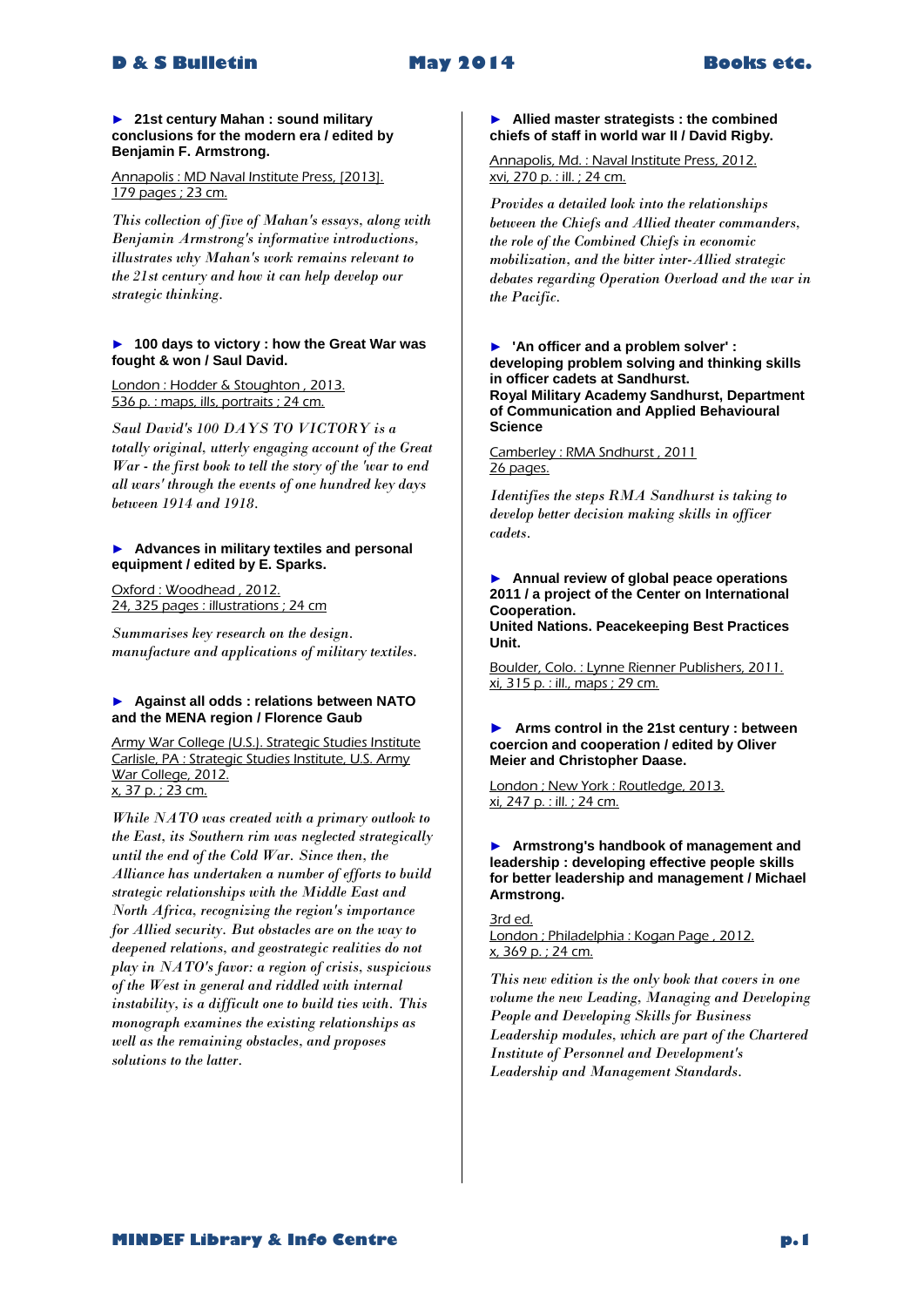#### ► **Armstrong's handbook of reward management practice : improving performance through reward / Michael Armstrong.**

4th ed. London ; Philadelphia : Kogan Page , 2012. xiv, 442 p. : ill. ; 24 cm.

*Armstrong's Handbook of Reward Management Practice is the definite guide to understanding, developing and implementing effective reward. It is aimed at HR practitioners involved in employee reward, and at students who need to understand the importance of reward and how it can be successfully applied across organisations. The book is closely aligned to the Charted Institute of Personnel and Development's new standard in reward management.* 

#### ► **ASEAN regionalism : cooperation, values and institutionalisation / Christopher B. Roberts.**

London : Routledge, 2013. xviii, 257 p. ; 24 cm.

"*This book examines the key motivations for and challenges to greater regional integration in Southeast Asia. It covers the full range of issues confronting ASEAN, and discusses both the developments in ASEAN to date and the ones likely to take place in the future."--*

#### ► **Asian maritime strategies : navigating troubled waters / Bernard D. Cole.**

Annapolis : Maryland Naval Institute Press, 2013 . xiv, 304 pages ; 24 cm.

*"Asian Maritime Strategies explores one of the world's most complex and dangerous maritime arenas. Asia, stretching from the Aleutian Islands to the Persian Gulf, contains the world's busiest trade routes. It is also the scene of numerous maritime territorial disputes, pirate attacks, and terrorist threats. In response, the nations of the region are engaged in a nascent naval arms race. In this new work, Bernard Cole, author of the acclaimed The Great Wall At Sea, examines the maritime strategies and naval forces of the region's nations, as well as evaluating the threats and opportunities for cooperation at sea. The United States Navy is intimately involved in these disputes and opportunities, which threaten vital American economic, political, and security interests. " --*

#### ► **Australian maritime issues 2010 : SPC-A annual / edited by Rhett Mitchell.**

Canberra ACT : Sea Power Centre, 2011. xx, 183 p. : ill.

► **Balance of power : theory and practice in the 21st century / edited by T. V. Paul, James J.Wirtz and Michael Fortmann.**

Stanford, California : Stanford Univ Press, 2004. xiv, 384 p. ; 24 cm.

#### ► **Bottom billion : why the poorest countries are failing and what can be done about it / Paul Collier.**

#### New York : Oxford University Press, 2007. xiii, 209 p. ; 24 cm.

*Global poverty, economist Collier points out, is actually falling quite rapidly for about 80% of the world. The real crisis lies in a group of about 50 failing states, the bottom billion, whose problems defy traditional approaches to alleviating poverty. Here, Collier contends that these fifty failed states pose the central challenge of the developing world in the twenty-first century. This group of small nations, largely unnoticed by the industrialized West, are dropping further and further behind the majority of the world's people, often falling into an absolute decline in living standards. A struggle rages within each of these nation between reformers and corrupt leaders--and the corrupt are winning. Collier analyzes the causes of failure, and offers a bold new plan.--From publisher description.* 

# ► **British defence equipment catalogue 2012 BDEC**

37th ed. Merstham, UK : BDEC Ltd, 2012 640 p.

#### ► **Can Asians think? / Kishore Mahbubani.**

4th revised edition Singapore : Marshall Cavendish Intern, 2010. 283 p. ; 23 cm.

#### ► **China and the environment : the green revolution / edited by Sam Geall.**

New York : Zed Books , 2013. 247 pages : 1 map (black and white) ; 22 cm.

#### ► **China's rise - threat or opportunity? / edited by Herbert S. Yee.**

London : New York Routledge, 2011. xvii, 306 p. ; 24 cm.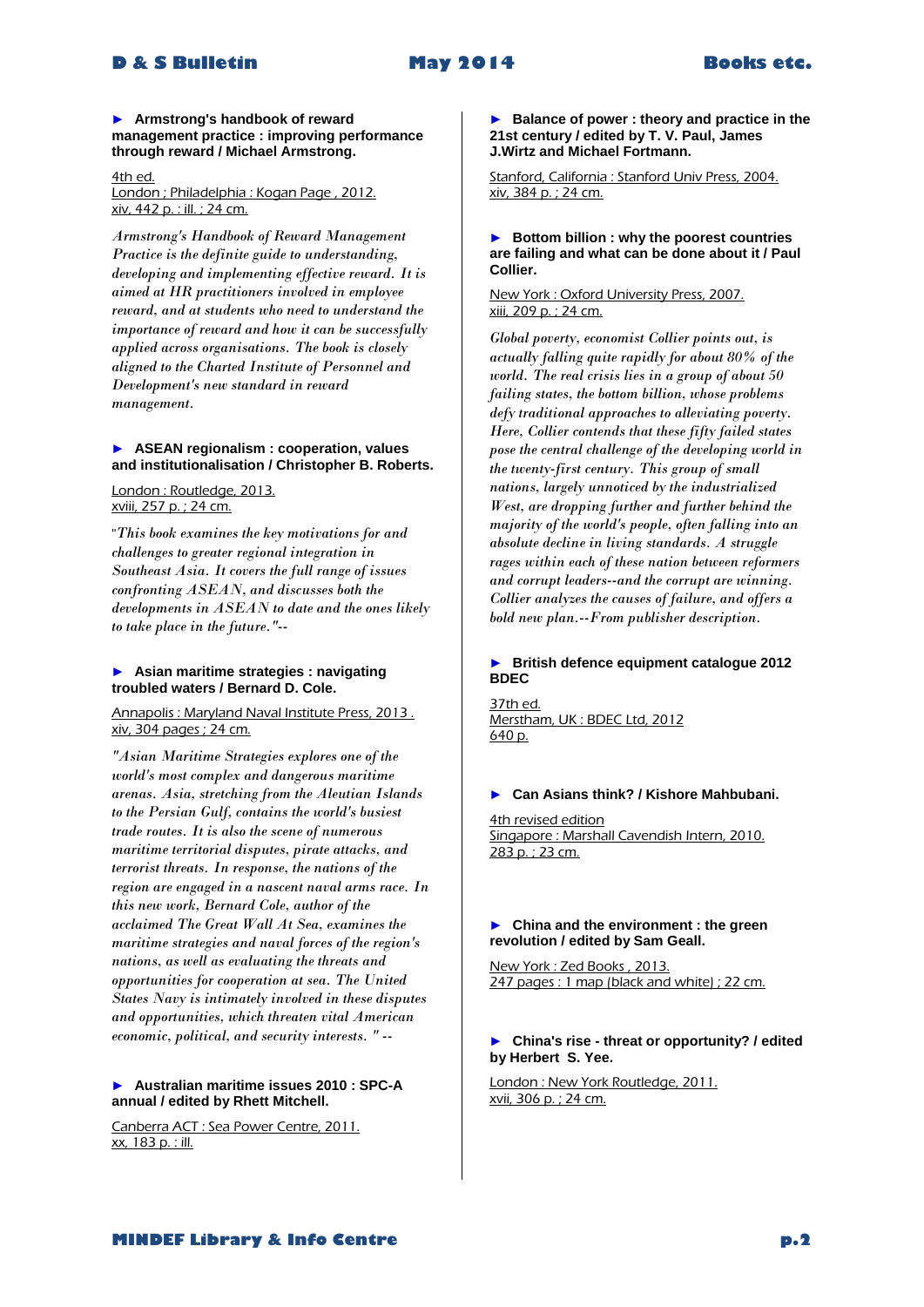► **China's strategic interests in the South China Sea : power and resources / Sigfrido Burgos Cáceres.**

1st ed. New York : Routledge , 2014. ix, 167 pages : map ; 24 cm.

*"Explores China's strategic interests in the South China Sea, with a specific emphasis on power projection and resource security. Contains sections on China's power and resources and case studies on Japan, Vietnam, the USA and the Philippines, and discusses how China's actions are reshaping the power dynamics in East and South-East Asia"* 

#### ► **China's war with Japan, 1937-1945 : the struggle for survival / Rana Mitter.**

London : Allen Jane, 2013.

xxi, 457 p. , [8] pages of plates : illustrations, maps ; 24 cm.

*Different countries give different opening dates for the period of the Second World War, but perhaps the most compelling is 1937, when the 'Marco Polo Bridge Incident' plunged China and Japan into a conflict of extraordinary duration and ferocity. This title draws on a range of sources to recreate this terrible conflict.* 

#### ► **Chinese information war : espionage, cyberwar, communications control and related threats to united states interests / Dennis F. Poindexter.**

Jefferson : North Carolina McFarland & Company, Inc., Publishers, [2013]. v, 192 pages : illustrations ; 23 cm.

*"This book is about a cyberwar with China. This new type of war, says the author, is China's effort at bending another country's will to its own. It is clever, broadly applied, successful, and aimed directly at the United States"--Provided by publisher.* 

#### **► Chronicle of Singapore : fifty years of headline news 1959-2009 / editor-in-chief, Peter H.L. Lim. Singapore. National Library Board**

Singapore : Didier Millet in association with National Library Board, 2009. 380 p. : ill. (some col.), facsims., maps ; 29 cm.

#### ► **Civil-military relations and shared responsibility : a four-nation study / Dale Roy Herspring.**

Baltimore : Johns Hopkins Univ Press, 2013. xi, 349 p. ; 24 cm.

#### ► **Conflict assessment and peacebuilding planning : toward a participatory approach to human security / Lisa Schirch.**

#### Boulder CO : Kumarian Press, 2013. xviii, 227 pages : illustrations ; 24 cm.

*This handbook tackles the problem of too much data by suggesting ways to sort, categorize and prioritize data to make it useful. Through its synthesis of a wide range of conceptual frameworks into a convenient and logical framework useful for practitioners such as NGOs developing projects, journalists wanting to write conflict-sensitive stories, or government/military agencies designing large scale efforts, this is an essential scholarly and practical tool for the study and implementation of peacebuilding efforts.* 

#### ► **Contemporary authoritarianism in Southeast Asia : structures, institutions and agency / edited by William Case.**

Abingdon , Oxon : Routledge, 2013.  $\overline{vii}$ , 179 p.; 24 cm

#### ► **Contemporary military culture and strategic studies : US and UK armed forces in the 21st century / Alastair Finlan.**

New York : Routledge, 2013. xv, 184 p. ; 24 cm.

#### ► **Cooperative security in the Asia-Pacific : the ASEAN regional forum / edited by Jürgen Haacke and Noel M. Morada.**

London ; New York : Routledge , 2011. xvi, 279 p. ; 24 cm.

*This book offers the most comprehensive analysis yet of the ASEAN Regional Forum (ARF), which remains the foremost dialogue forum for the promotion of cooperative security in the Asia-Pacific.* 

#### ► **Counterinsurgency : exposing the myths of the new way of war / Douglas Porch.**

Cambridge : Cambridge Univ Press , 2013. xiii, 434 pages : ills, maps ; 24 cm.

#### ► **Critical leadership : leader-follower dynamics in a public organization / Paul Evans, John Hassard and Paula Hyde.**

New York : Routledge , 2013. xiii, 213 pages : illustrations ; 24 cm.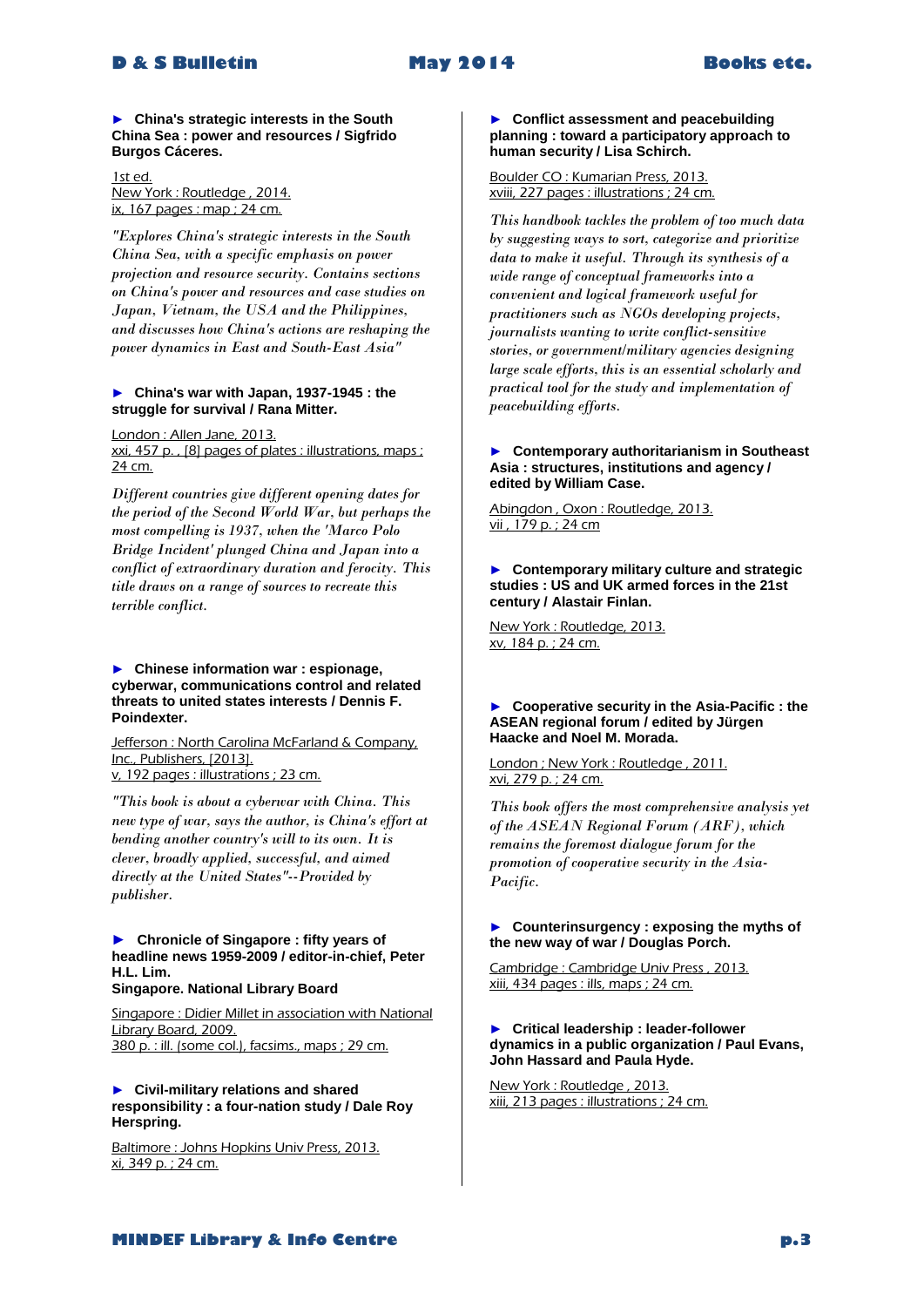► **Cyber war will not take place / Thomas Rid.**

London : Hurst and Company , 2013. xvi, 218 p. ; 22 cm.

*A fresh and refined appraisal of today's top cyber threats.* 

#### ► **Democratic futures : revisioning democracy promotion / Milja Kurki.**

Abingdon, Oxon ; New York : Routledge, 2013. xvi, 292 p. ; 24 cm.

*This book examines in detail the conceptual orders that underpin democracy support activity, and the conceptions of democracy that democracy promoters, consciously or inadvertently, work with. Such an examination is not only timely but much-needed in today's context of multiple democratic and financial crises.* 

#### ► **Diaspora at war : the Chinese of Singapore between empire and nation, 1937-1945 / Ernest Koh.**

Leiden : Brill, 2013. xi, 165 pages : illustrations ; 24 cm.

#### ► **Direction of war : contemporary strategy in historical perspective / Hew Strachan.**

Cambridge, UK : Cambridge University Press , 2013. xiv, 322 pages ; 24 cm.

#### ► **Drug trafficking, violence, and instability / Phil Williams, Vanda Felbab-Brown.**

Carlisle, PA : Strategic Studies Institute, U.S. Army War College, 2012 xii, 72 p. ; 23 cm.

*Although challenges posed by various kinds of violent armed groups initially appear highly diverse and unrelated to one another, in fact they all reflect the increasing connections between security and governance and, in particular, the relationship between poor governance and violent armed groups. In many cases, these groups are overtly challenging the state; in others they are cooperating and colluding with state structures while subtly undermining them; in yet others, the state is a passive bystander while violent armed groups are fighting one another. The mix is different, the combinations vary, and the perpetrators of violence have different motives, methods, and targets. In spite of their divergent forms, violent non state actors (VNSAs) share certain qualities and characteristics. These violent armed groups represent a common challenge to national and international security, a challenge that is far greater than the sum of the individual groups, and that is likely to grow* 

*rather than diminish over the next several decades. This monograph focuses on the complex relationship between human security, crime, illicit economies, and law enforcement. It also seeks to disentangle the linkages between insurgency on the one hand and drug trafficking and organized crime on the other, suggesting that criminal activities help sustain an insurgency, but also carry certain risks for the insurgency.* 

#### ► **Education research : challenges, training techniques and improvements / edited by Benita Montano and Aaron Montano.**

#### New York : Nova science , 2012. x, 194 p. : ill. ; 27 cm.

*This book presents current research in the study of education, with a particular focus on the training techniques for educators and educational improvements. Topics discussed include connecting ethnic minority parents to school; school development in Hong Kong early childhood education; examining students' attitudes to the mobile phone as an educational tool; relevant literature to the training of educators; instructional expenditures and accountability ratings; school and classroom diversity effects on cognitive and non-cognitive student outcomes; problem-solving as a component of the constructivist view of learning and the call for educational game design patterns.* 

► **Energy, governance and security in Thailand and Myanmar (Burma) : a critical approach to environmental politics in the South / Adam Simpson.**

Farnham , England : Ashgate , 2014. xii, 260 pages ; 24 cm.

#### ► **EU-ASEAN relations in the 21st century : strategic partnership in the making / edited by Daniel Novotny and Clara Portela.**

Basingstoke , UK : Palgrave Macmillan, 2012. xii, 197 p. ; 23 cm. ix, 255 p. : col. ill. ; 19 cm.

#### ► **Field guide to reef-building corals of Brunei Darussalam / Emre Turak and Lyndon DeVantier.**

Ministry of Industry and Primary Resources Brunei : Fisheries Department, 2011. 256 p.

*Highlights more than 400 species of reef-building coral found in the waters of Brunei Darussalam and accompanies the Coral Reference Collection housed in the Brunei Marine Life Centre.*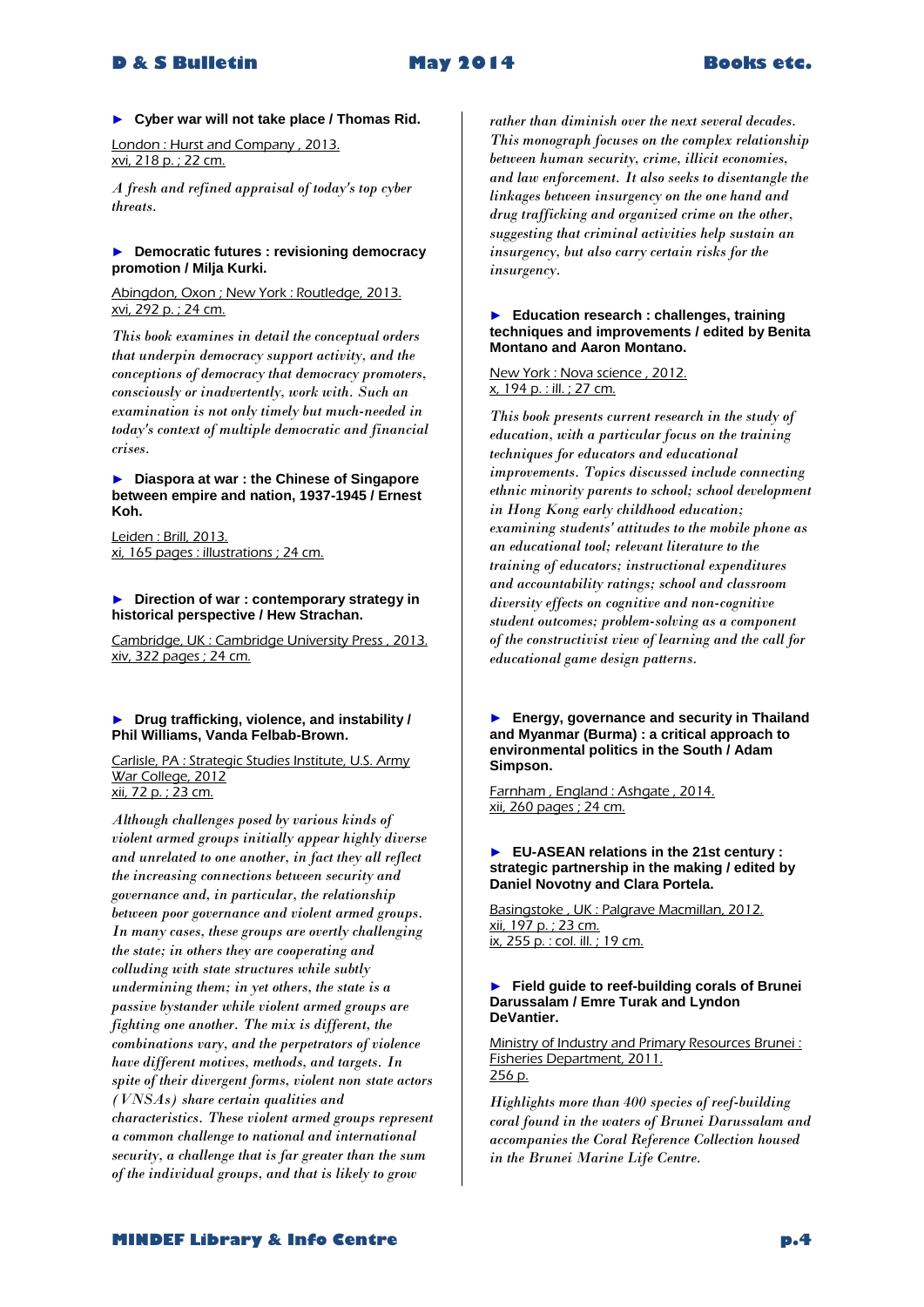► **Forgotten ally : China's World War II 1937- 1945 / Rana MItter.**

Boston : Houghton Mifflin Harcourt, 2013. xii, 450 pages, [16] pages of plates : illustrations ; 24 cm.

*"For decades, a major piece of World War II history has gone virtually unwritten. China was the fourth great ally, partner to the United States, the Soviet Union, and Great Britain, yet its drama of invasion, resistance, slaughter, and political intrigue remains little known in the West. In this emotionally gripping book, made possible through access to newly unsealed Chinese archives, Rana Mitter unfurls the story of China's World War II as never before and rewrites the larger history of the war in the process. He focuses his narrative on three towering leaders -- Chiang Kai-shek, Mao Zedong, and the lesser-known collaborator Wang Jingwei - and extends the timeline of the war back to 1937, when Japanese and Chinese troops began to clash, fully two years before Hitler invaded Poland. Unparalleled in its research and scope, Forgotten Ally is a sweeping, character-driven history that will be essential reading not only for anyone with an interest in World War II, but also for those seeking to understand today's China, where, as Mitter reveals, the echoes of the war still reverberate"--*

#### ► **Fundamental issues in defense training and simulation / edited by Christopher Best.**

Farnham : Ashgate , 2013. xvi, 331 p. ; 24 cm.

*Defence forces have always invested a great deal of their resources in training. In recent times, changes in the complexity and intensity of operations have re-affirmed the importance of ensuring that warfighters are adequately prepared for the environments in which they are required to work. The emergence of new operational drivers such as asymmetric threats, urban operations, joint and coalition operations, and the widespread use of military communications and information technology networks has highlighted the importance of providing warfighters with the competencies required to act in a coordinated, adaptable fashion, and to make effective decisions in environments characterised by large amounts of sometimes ambiguous information. While investment in new technologies can make available new opportunities for action, it is only through effective training that personnel can be made ready to apply their tools in the most decisive and discriminating fashion - and by doing so transform military technology into defence capability"-Provided by publisher.* 

#### ► **The future of war debate in Australia : why has there not been one? Has the need for one now arrived? / Albert Palazzo.**

Duntroon : Australia Land Warfare Studies Centre , 2012. 32 p. ; 21 cm

#### ► **Governing the world : the history of an idea / Mark Mazower**.

London : Penguin Books, 2012. xvii, 475 pages ; 20 cm.

#### ► **Handbook of decision analysis / Gregory S.Parnell [et al.]**

Hoboken, N.J.: John Wiley, 2013. xxxii, 396 p. : ill. (some col.) ; 25 cm.

#### **► Handbook on the economics of conflict / edited by Derek L. Braddon and Keith Hartley.**

Cheltenham : Edward Elgar , 2013 ix, 518 p. : ill, maps. ; 25 cm.

#### ► **Hidden dragon, crouching lion : how China's advance in Africa is underestimated and Africa's potential underappreciated / David E. Brown.**

Carlisle, PA : Strategic Studies Institute, U.S. Army War College, 2012 x, 114 p. ; 23 cm

*The explosive growth of China's economic interests in Africa -- bilateral trade increased from \$1 billion in 1990 to \$150 billion in 2011 -- may be the most important trend in the continent's foreign relations since the end of the Cold War. In 2010, China surpassed the United States as Africa's top trading partner. This paper assesses the developments and considers implications of this dramatic change in relative influence of China and the USA.* 

#### ► **Humanitarian logistics: meeting the challenge of preparing for and responding to disasters / edited by Martin Christopher.**

London ; Philadelphia, PA : Kogan Page , 2011. xviii, 270 p. : ill. ; 24 cm.

*This book examines the many tests encountered by individuals and organizations, and provides insights in logistical responses in areas such as warehousing and procurement. The book also examines the role of the armed forces in humanitarian relief efforts.* 

# **MINDEF Library & Info Centre p.5**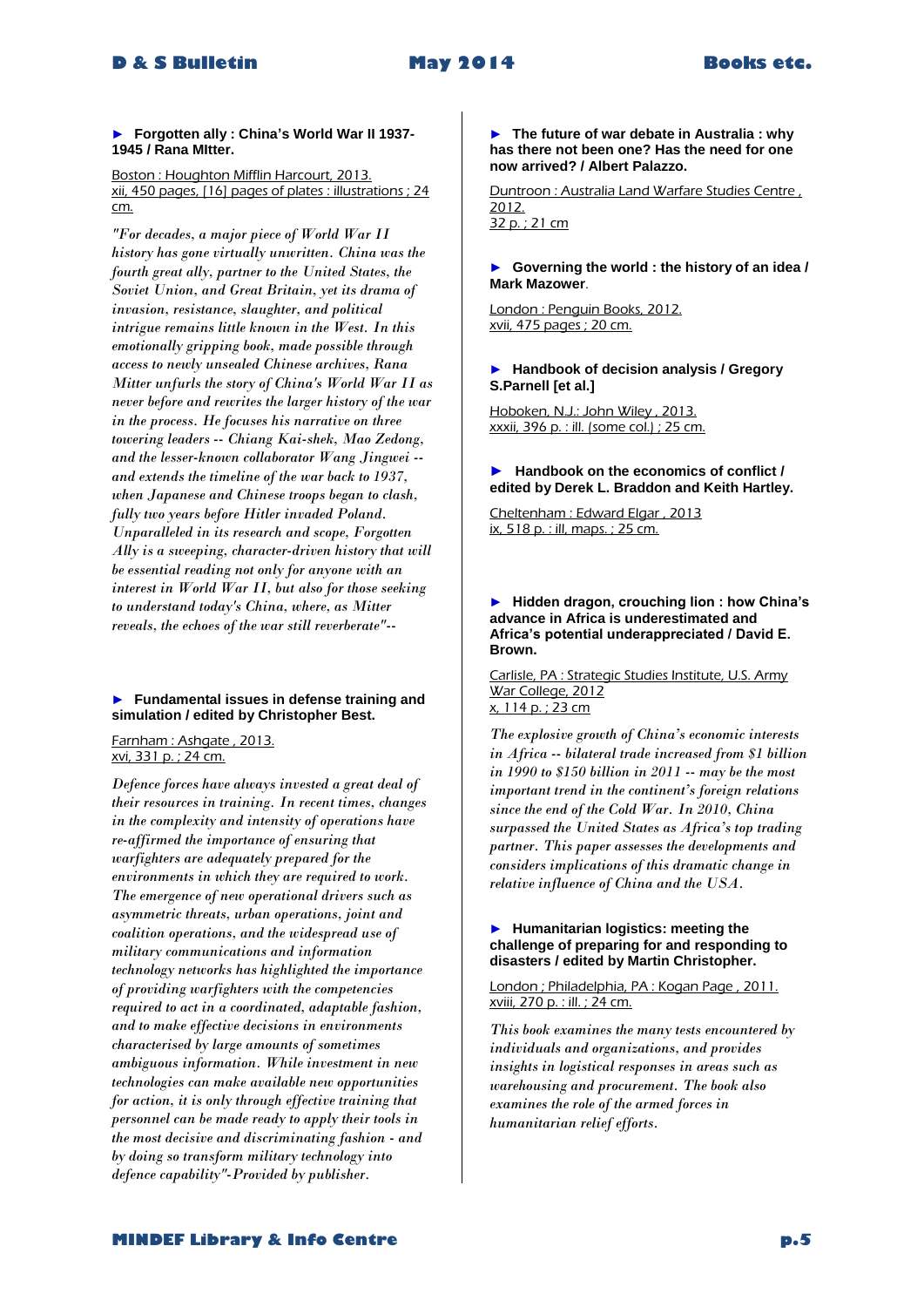► **IHS Jane's C4ISR & mission systems : air 2013-2014 / Giles Ebbutt, Michael J. Gething, Martin Streetly & John Williamson.**

Coulsdon, UK : Jane's, 2013. [36], 1070 p. : ill.

*This new grouping of content draws together all relevant entries from across the IHS Jane's databases to deliver the most comprehensive and complete open-source overview of C4ISR equipment available anywhere in the world. The move to this new structure is part of a wider project to reorganise all of the IHS Jane's reference material in to more consistent and logical offerings that simplify navigation , as well as enabling users to view equipment by type (Platform, Weapon or System) or by domain (Air, Land, Sea or Joint), depending on requirements.* 

► **IHS Jane's C4ISR & mission systems : joint & common equipment 2013-2014 / Giles Ebbutt, Michael J Gething & John Willliamson.**

Coulsdon, UK : Jane's, 2013. [32], 593 p. : ill.

► **IHS Jane's C4ISR & mission systems : land 2013-2014 / Giles Ebbutt, Michael J. Gething, Richard Jones, & John Williamson.**

Coulsdon, UK : Jane's, 2013. [36], 1097 p. : ill.

► **IHS Jane's C4ISR & mission systems : maritime / Commander David Ewing, Commader Malcolm Fuller, Michael J Gething, & John Willliamson.**

Coulsdon, UK : Jane's, 2013. [38], 742 p. : ill.

► **IHS Jane's land warfare platform : artillery & air defence 2013-2014 / Christopher F. Foss and James C O'Halloran.** 

Coulsdon : IHS Jane's, IHS Global, 2013. [28], 841 p. : ill. (some col.) ; 33 cm.

*This is the second edition of IHS Jane's Land Warfare Platforms : Artillery and Air Defence which brings together the artillery elements of Jane's Armour and Artillery and the weapons element covering guns and missiles of Jane's Land-Based Air Defence.* 

#### **► IHS Jane's land warfare platform : system upgrades 2013-2014 / Christopher F. Foss**

Coulsdon : IHS Jane's, IHS Global, 2013. [22], 587 p.

*Includes bibliographical index.* 

#### ► **Improving intelligence analysis : bridging the gap between scholarship and practice / Stephen Marrin.**

London ; New York : Routledge, 2011. ix, 182 p. ; 24 cm.

*A wide variety of potentially useful ideas are addressed in this volume, including the nature of intelligence analysis as an art and science and mechanisms to improve both, the creation and operation of analytic teams, the development of training and education programs, the exploitation of best practices from other fields such as medicine, and the creation and promulgation of formal professional practices.* 

#### ► **India's strategic culture : the making of national security policy / Shrikant Paranjpe.**

New Delhi : India Routledge, 2013. xvii, 184 pages : maps ; 2 cm.

*This book argues that the Indian strategic worldview underpinning its national security policy is born out of a predominant historical civilization perspective.* 

#### ► **Jane's simulation and training systems 2013-2014 / Trevor Nash & Giles Ebbutt.**

23rd ed. Coulsdon, UK : Jane's Information Group Ltd., 2013. [48], 538 p. : ill.

#### ► **Jane's weapons : air-launched 2013-2014 / Hewson Robert.**

Coulsdon, UK : Jane's Information Group Ltd., 2013. [12], 659 p.

#### ► **Jane's weapons : infantry 2013-2014 / Richard D Jones and Leland S Ness.**

Coulsdon, UK : Jane's Information Group Ltd , 2013. [16] , 725 p. : col.ill ; 30 cm

► **Knowledge management initiatives in Singapore / Margaret Tan and Madanmohan Rao.**

New Jersey: World scientific, 2013. xix , 246p. ;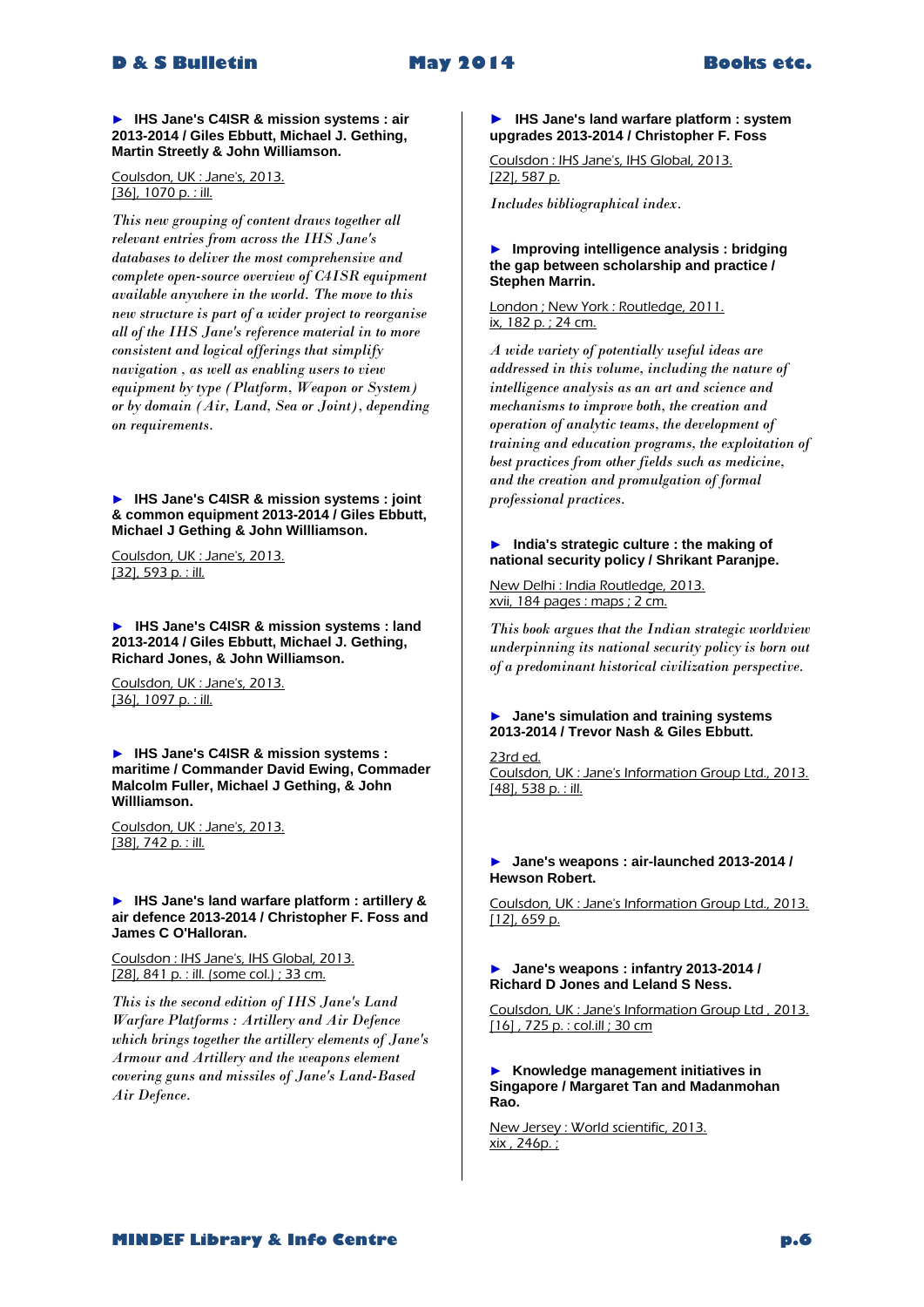► **Konferensi antarabangsa Islam Borneo V : abstrak : membongkar rahsia pendidikan Islam, Ilmu dan Keagungan tamadun islam di Borneo / edited by Dr. Abdul Razak Abdul Kadir, Mohd Syahiran Abdul Latif, Mohd Muzani Musa, et al.**

Brunei : Dewan Persidangan Bridex Jerudong, 2012. 101 p.

#### ► **Kopassus untuk Indonesia / Iwan Santosa, E.A. Natanegara.**

[Jakarta] : R & W, [2009]. 342 p. : col. ill., col. maps ; 21 cm.

*History and description of the Indonesian Army's special forces group.*

#### **► Lead / Gary Burnison**

Hoboken, New Jersey : John Wiley , 2013. 201 p. : ills (col.) ; 24 cm

#### ► **Leader's code : mission, character, service, and getting the job done / Donovan Campbell.**

New York : Random House , 2013. xxvi, 226 p. ; 25 cm.

*Decorated U.S. Marine Corps veteran Campbell, the "New York Times"-bestselling author of "Joker One," draws on his years of training and combat experience to reveal the specific virtues that underpin effective leadership.* 

#### ► **Leadership book / Mark Anderson.**

Harlow : Pearson Education Limited, 2013. xx, 289 pages ; 22 cm.

*The Leadership Book has a very clear structure which has been specially designed to make the 50 sections quick and easy to use. Each challenge is approached in the same way: Understanding the issue, key leadership actions to take, the measures of success and the pitfalls to watch out for. The areas covered include: Leading your strategy, defining and managing your team, managing change and innovation, understanding the market, resolving conflict and communicating your vision. The Leadership Book offers fast effective solutions to pressing business challenges.* 

#### ► **Leadership in the public sector : promise and pitfalls / edited by Christine Teelken, Ewan Ferlie and Mike Dent.**

Abingdon, Oxon : Routledge , 2013. xvi, 262 p. ; 24 cm.

► **Lee Kuan Yew : the grand master's insight on China, the United states, and the world. Graham Allison , Lee Kuan Yew**

Cambridge, Massachusetts : The MIT Press, [2012] xxviiiI, 186 pages ; 21 cm.

#### ► **Lessons of the Iraqi de-Ba'athification program for Iraq's future and the Arab revolutions / W. Andrew Terrill.**

Carlisle, PA : Strategic Studies Institute, U.S. Army War College, [2012] xii, 108 p. ; 23 cm.

*This monograph considers both the future of Iraq and the differences and similarities between events in Iraq and the Arab Spring states. The author analyzes the nature of Iraqi de-Ba'athification and carefully evaluates the rationales and results of actions taken by both Americans and Iraqis involved in the process.* 

#### ► **Making and managing public policy / Karen Johnston Miller and Duncan McTavish.**

New York : Routledge , 2014. viii, 291 pages : ills ; 25 cm.

#### ► **Military effectiveness : Volume 1: the First World War / edited by Allan R.Millett and Williamson Murray.**

New edition Cambridge : Cambridge Univ Press , 2010. 361 p. : ill., maps ; 24 cm.

#### ► **Military effectiveness : Volume 2: the interwar period / edited by Allan R.Millett and Williamson Murray.**

New edition Cambridge : Cambridge Univ Press , 2010. 281 p. : ill., maps ; 24 cm.

#### ► **Military effectiveness : Volume 3: the Second World War / edited by Allan R.Millett and Williamson Murray.**

New edition Cambridge : Cambridge Univ Press , 2010. 375 p. : ill., maps ; 24 cm.

#### ► **Military leadership : in pursuit of excellence / edited by Robert L Taylor, William E Rosenbach, Eric B. Rosenbach.**

6th ed. Boulder Co : Westview Press, 2009 xx, 321 p.

*Extensively revised this sixth edition has only 6 articles in common with the previous edition. The book is arranged in four parts each with a short*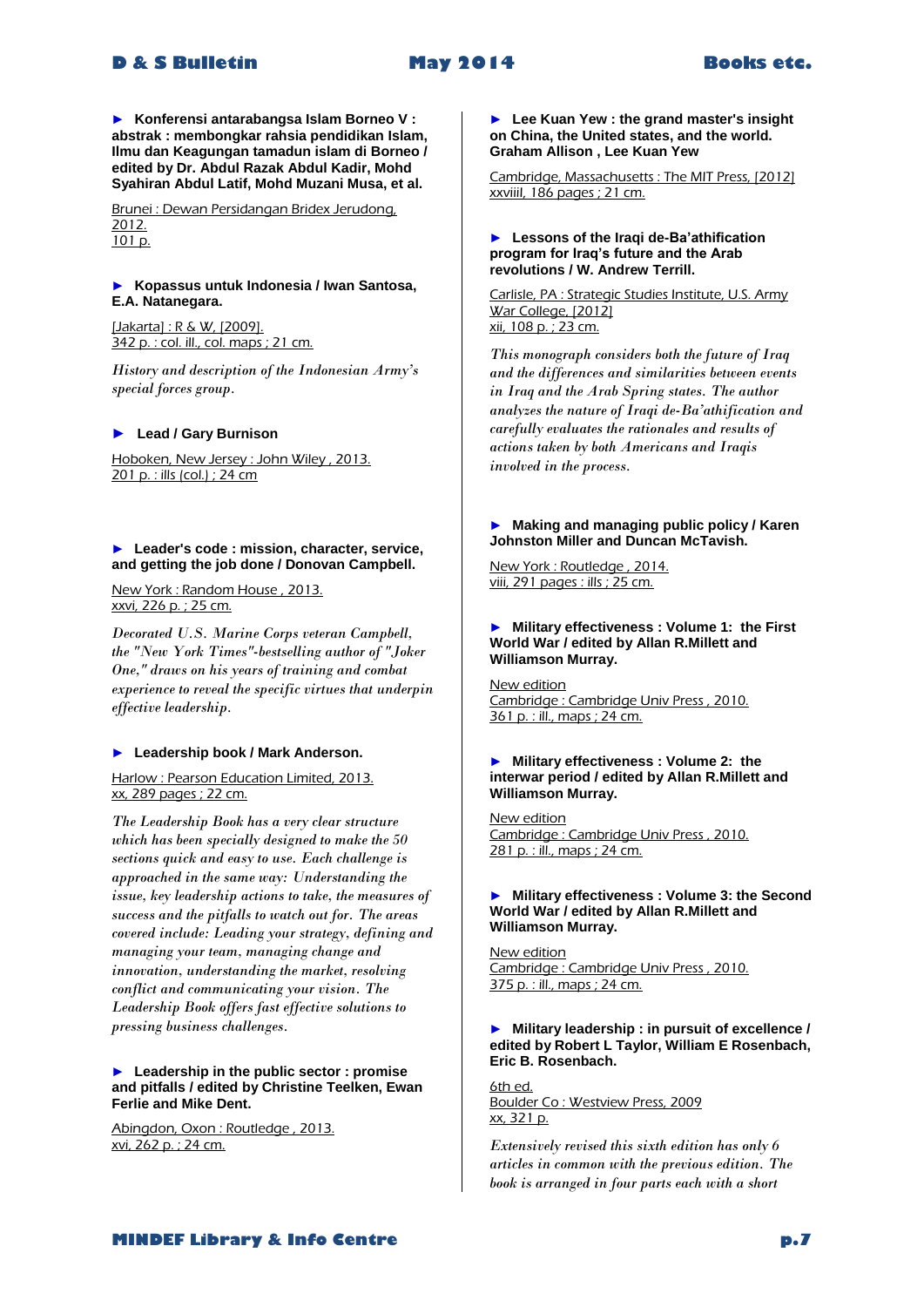*introductory essay: leadership, character, general officers, the future of military leadership. The majority of contributors are American but there are also inputs from Canada, Ireland, and the UK. Most articles are modern but some are older with one written in 1918 and one in 1936.* 

#### ► **Military strategy, ethics and influence : a response to Mackay and Tatham / Mike Rennie and Stephen Deakin.**

Camberley : RMA Sandhurst , 2011 17 pages.

*Discussion that builds on ideas set out by Steve Tatham and Andrew Mackay in Shrivenham Paper No 9, 2009. In essence these relate to the role and importance of influence in military operations.* 

#### ► **Naval modernisation in South-East Asia : nature, causes and consequences / edited by Till Geoffrey and Jane Chan.**

Abingdon, Oxon : Routledge, 2014. xxiii, 328 pages : ills ; 24 cm.

*This edited volume analyses the naval arms race in South-East Asia, and reviews the content, purposes and consequences of the naval policies and development of the main countries of the region.*

#### ► **Naval peacekeeping and humanitarian operations : stability from the sea / edited by James J. Wirtz and Jeffrey A.Larsen.**

London : Routledge, 2009. xii, 190 p. : ill., maps ; 24 cm.

► **Navies of South-East Asia : a comparative study / James Goldrick.**

London : Routledge, 2013. xvi, 302 p. ; 25 cm.

#### ► **Networks : a very short introduction / Guido Caldarelli and Michele Catanzaro.**

Oxford : Oxford University Press , 2012 xv, 122 pages : illustrations ; 18 cm.

#### ► **New American militarism : how Americans are seduced by war / Andrew J Bacevich.**

New York : Oxford University Press , 2013. xviii, 284 pages ; 24 cm.

► **New and old wars : organized violence in a global era / Mary Kaldor**

3rd ed. Cambridge , UK : Polity Press , 2012. xii, 268 p. : ills (black and white) ; 24 cm.

► **New security challenges in Asia / edited by Michael Wills and Robert M. Hathaway ; in association with The National Bureau of Asian Research.**

The National Bureau of Asian Research Washington, D.C : Woodrow Wilson CTR Press , 2013. xii, 273 pages : illustrations ; 24 cm.

*New Security Challenges in Asia focuses on the sources of these challenges, analyzes their international impact, and suggests actions to wrestle them into manageable condition. Asian nations have found it difficult to respond effectively to these new security challenges.* 

#### ► **North of the DMZ : essays on daily life in North Korea / Andrei Lankov.**

#### Jefferson, North California: McFarland, 2007. ix, 346 p. : ill. ; 23 cm.

*The book introduces the political system and the extent to which it permeates citizens' daily lives; discusses the schools, the economic system, and family life; treats the changes that have taken place in North Korea over the last decade.* 

#### ► **Numbers : a very short introduction / Peter M.Higgins.**

#### Oxford ; New York : Oxford Univ Press, 2011. xiii, 132 p. : ill. ; 18 cm.

*Numbers are integral to our everyday lives and feature in everything we do. Here, Peter M. Higgins, the renowned mathematics writer, unravels the world of numbers. Using non-technical language and painting a rich and comprehensive picture of the 'idea' of the number, he explores how the modern number system developed.* 

#### ► **Oil for food : the global food crisis and the Middle East / Eckart Woerts.**

Oxford : Oxford University Press, 013. xxiii, 319 pages : illustrations, maps ; 24 cm.

#### ► **Omar Bradley / Steven J Zaloga ; illustrated by Steve Noon**

Oxford : Osprey Publishing, 2012. 64 p. : ills, maps ; 25 cm.

#### ► **On nuclear deterrence : the correspondence of Sir Michael Quinlan / Tanya Ogilvie White.**

Abingdon, Oxon : Routledge : International Institute for Strategic Studies, 2011. 407 p. : ill. ; 24 cm.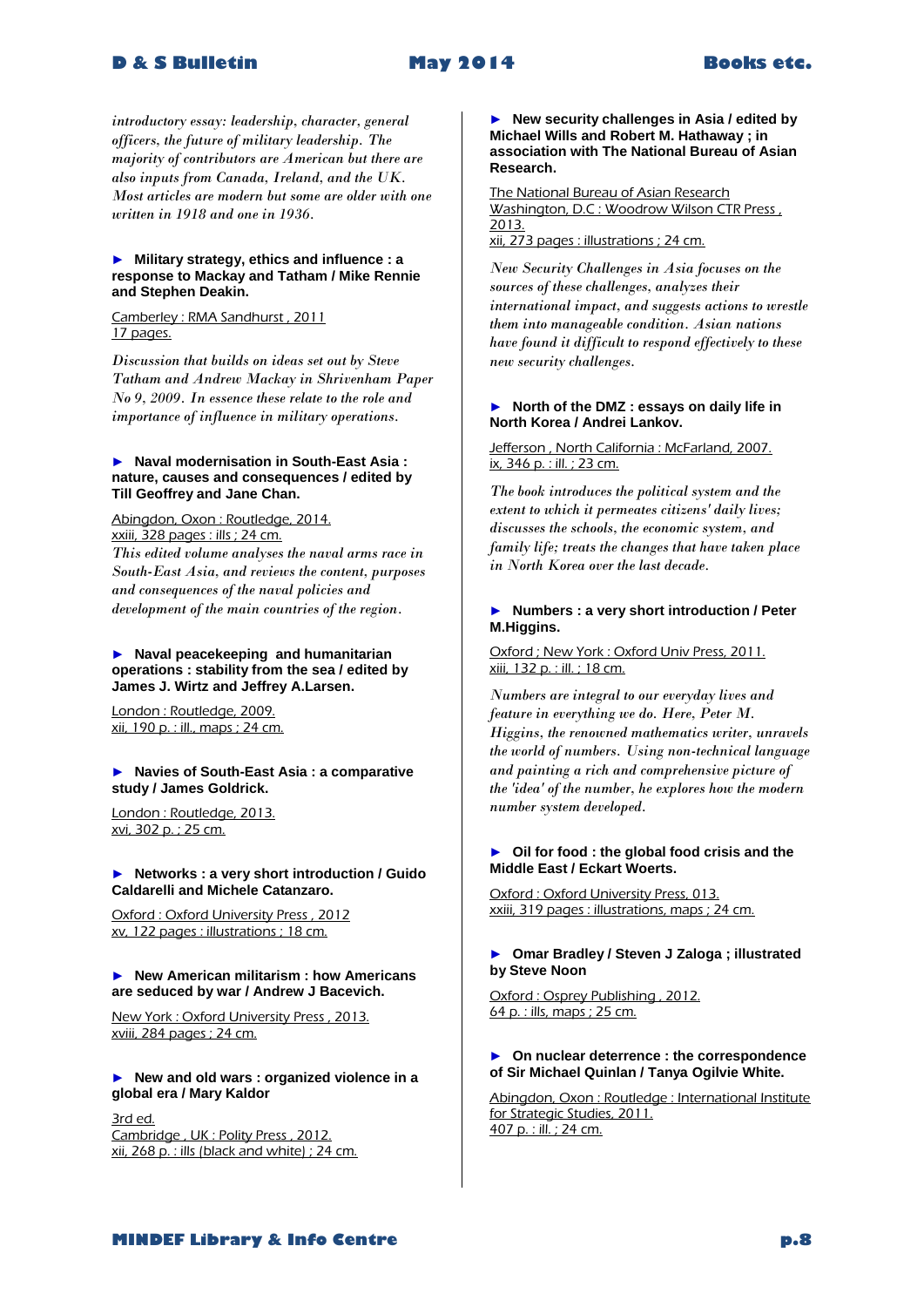► **Operation Archery : the commandos and the Vaagso raid 1942 / Ken Ford.**

Oxford : Osprey , 2011 80 p. : ill. (some col.), col. maps ; 25 cm.

*Detailed, authoritative analysis of the greatest raids in military history.* 

#### ► **Operation Barbarossa and Germany's defeat in the East / David Stahel.**

Cambridge, UK : Cambridge University Press , 2011. xvi, 483 p. : ill., maps ; 23 cm.

*"Operation Barbarossa, the German invasion of the Soviet Union, began the largest and most costly campaign in military history. Its failure was a key turning point of the Second World War. The operation was planned as a blitzkrieg to win Germany its Lebensraum in the east, and the summer of 1941 is well known for the German army's unprecedented victories and advances.* 

#### ► **Operation typhoon : Hitler's march on Moscow, October 1941 / David Stahel.**

New York : Cambridge Univ Press , 2013. xviii, 412 pages : ills, maps ; 24 cm.

*"The launch of Operation Typhoon heralded the opening of one of the biggest German offensives of World War II. Indeed it is surpassed in scale only by the German operations to invade France and the Low Countries in May 1940 (Case Yellow) and the Soviet Union itself in June 1941 (Operation Barbarossa).* 

# ► **Orde Wingate / Jon Diamond. Oxford : Osprey Publishing , 2012.**

64 p. : ill. (some col.), col. maps ; 25 cm.

*This new study examines how Wingate developed his ideas, based around the indirect approach, in the interwar conflicts in the Sudan and Palestine, before going on to put them into practice in Ethiopia and, finally, with the Chindits in Burma where he met his death.* 

#### ► **Organizations : a very short introduction / Mary Jo Hatch**

New York : Oxford University Press , 2011 xvi, 156 p. : ill. ; 18 cm.

#### ► **Out of the mountains : the coming age of the urban guerrilla / David Kilcullen.**

#### Oxford : Oxford University Press, 2013. x, 342 pages ; 24 cm.

*In his third book, David Kilcullen takes us out of the mountains: away from the remote, rural guerrilla warfare of Afghanistan, and into the marginalised slums and complex security threats of the world's coastal cities, where almost 75 per cent of us will be living by mid-century. Scrutinising major trends population growth, coastal urbanisation, and increasing digital connectivity - he projects a future of feral cities and urban systems under stress, as well as greater overlaps between crime and war, internal and external threats, and the real and virtual worlds. Informed by Kilcullen's own fieldwork in the Caribbean, Somalia, Afghanistan, and India, and that of his field-research team in cities in Central America and Africa, Out of the Mountains presents detailed, on-the-ground accounts of the new faces of modern conflict - from the 2008 Mumbai terrorist attacks, to transnational drug networks, local street gangs, and the uprisings of the Arab Spring. Deeply researched and compellingly argued, it is an invaluable roadmap to the future and its potential dangers.* 

# ► **Poverty and development into the 21st century / edited by Tim Allen and Alan Thomas.**

#### Rev. ed.

Oxford ; New York : Oxford Univ Press, 2000. xi, 572 p. : ill. ; 25 cm.

*This is the second edition of 'Poverty and Development in the 1990s. Each chapter introduces the student to a key topic, written by a specialist author, using questions, diagrams, tables, photographs and chapter summaries to illustrate and clarify the text.* 

#### ► **Private contractors and the reconstruction of Iraq : transforming military logistics / Christopher Kinsey.**

London : Routledge, 2012. xiii, 191 p. ; 24 cm.

#### ► **Rethinking security governance : the problem of unintended consequences / edited by Christopher Daase.**

London : Routledge , 2012. xvi, 223 p.

*This book explores the unintended consequences of security governance and how negative consequences can be limited.*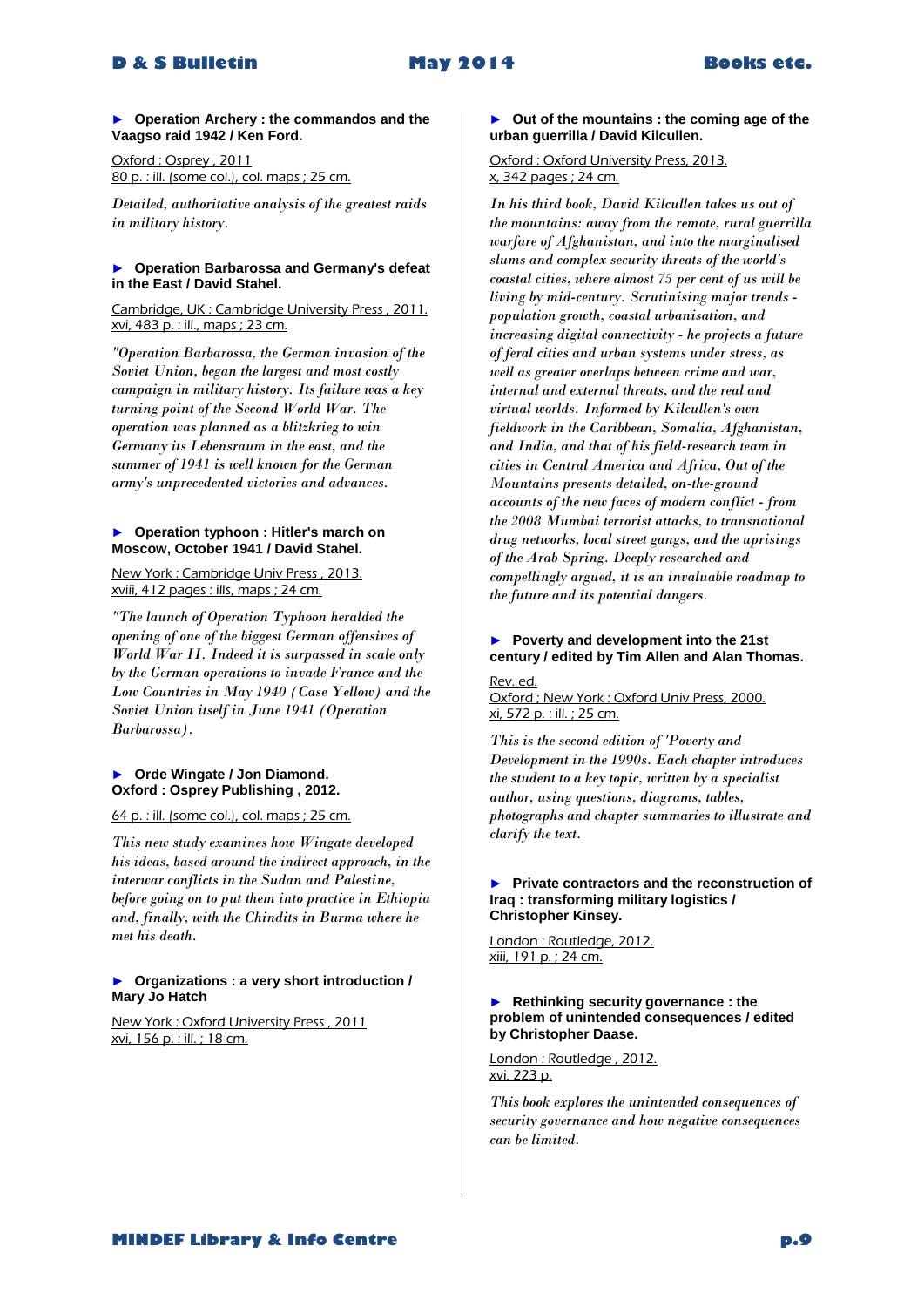#### **► Return of the dragon : rising China and regional security / Denny Roy.**

New York : Columbia University Press , 2013. vi, 279 pages ; 24 cm.

*This series aims to address a gap in the publicpolicy and scholarly discussion of Asia. It seeks to promote books and studies that are on the cutting edge of their respective disciplines or in the promotion of multidisciplinary or interdisciplinary research but that are also accessible to a wider readership.* 

# ► **The role of the military in disaster relief operations : NIDS International Symposium on Security Affairs 2011.**

**Japan. National Institute for Defense Studies.**

Tokyo : The National Institute for Defense Studies, 2012. 95 pages; 21 cm

#### ► **Routledge handbook of new security studies / J. Peter Burgess.**

London ; New York : Routledge, 2010. xii, 316 p. ; 26 cm.

*This new handbook gathers together state-of-the-art theoretical reflection and empirical research by a group of leading international scholars relating to recent transformations in the field of security studies*.

#### ► **Russia's homegrown insurgency : jihad in the North Caucasus / Stephen J. Blank, editor.**

Carlisle, PA : Strategic Studies Institute, U.S. Army War College, 2012 vi, 157 p. ; 23 cm.

*The three papers offered in this monograph provide from American, Russian and Swedish perspectives, a detailed analysis of the insurgency and counterinsurgency campaigns being conducted by Islamist rebels against Russia in the North Caucasus. Russian President Dimitry Medvedev has said that this insurgency is the greatest domestic threat to Russia's security, yet little is known about it in the West.* 

#### ► **Sea and civilization : a maritime history of the world / Lincoln P. Paine.**

First Edition. New York : Alfred A Knopf, 2013. xxxv, 744 pages, [16] pages of plates : illustrations (some in colour), maps ; 24 cm.

► **Seapower : a guide for the twenty-first century / Geoffrey Till.**

3rd ed. New York : Routledge , 2013. xvii, 412 p. : ill., maps ; 25 cm.

#### ► **Securitizing Islam : identity and the search for security / Stuart Croft.**

Cambridge : Cambridge Univ Press, 2012. viii, 278 p. ; 23 cm.

*" 'Securitization' describes the processes by which a particular group or issue comes to be seen as a threat, and thus subject to the perceptions and actions which go with national security. Croft applies this idea to the way in which the attitudes of individuals to their security and to Islam and Muslims have been transformed, affecting the everyday lives of both Muslims and non-Muslims. He argues that Muslims have come to be seen as the 'Other', outside the contemporary conception of Britishness. Reworking securitisation theory and drawing in the sociology of ontological security studies, Securitizing Islam produces a theoretically innovative framework for understanding a contemporary phenomenon that affects the everyday lives of millions"--*

#### ► **Security outlook of the Asia-Pacific countries and its implications for the Defense Sector.**

Tokyo : National Institute for Defense Studies, 2012. 158 p. ; 21 cm.

#### ► **Security studies : an introduction / edited by Paul D.Williams.**

2nd ed. Abingdon, Oxon ; New York : Routledge , 2013. 1 online resource ( xxi, 634 p. ) : ill.

*Provides a valuable teaching tool for undergraduates and MA students by collecting these related strands of the field together into a single coherent textbook.* 

# ► **Singapore , 1942 / Chris Brown.**

Stroud, Gloucestershire : Spellmount , 2012. 158 p. : ills, maps, plan, portraits ; 21 cm.

#### ► **Singapore English : structure, variation and usage / Jakob Robert Eugen.**

Cambridge : Cambridge Univ press , 2013. xvi, 150 pages : illustrations, maps ; 24 cm.

*The aim of this series is to provide a framework for original studies of English, both present-day and past. All books are based securely on empirical research, and represent theoretical and descriptive*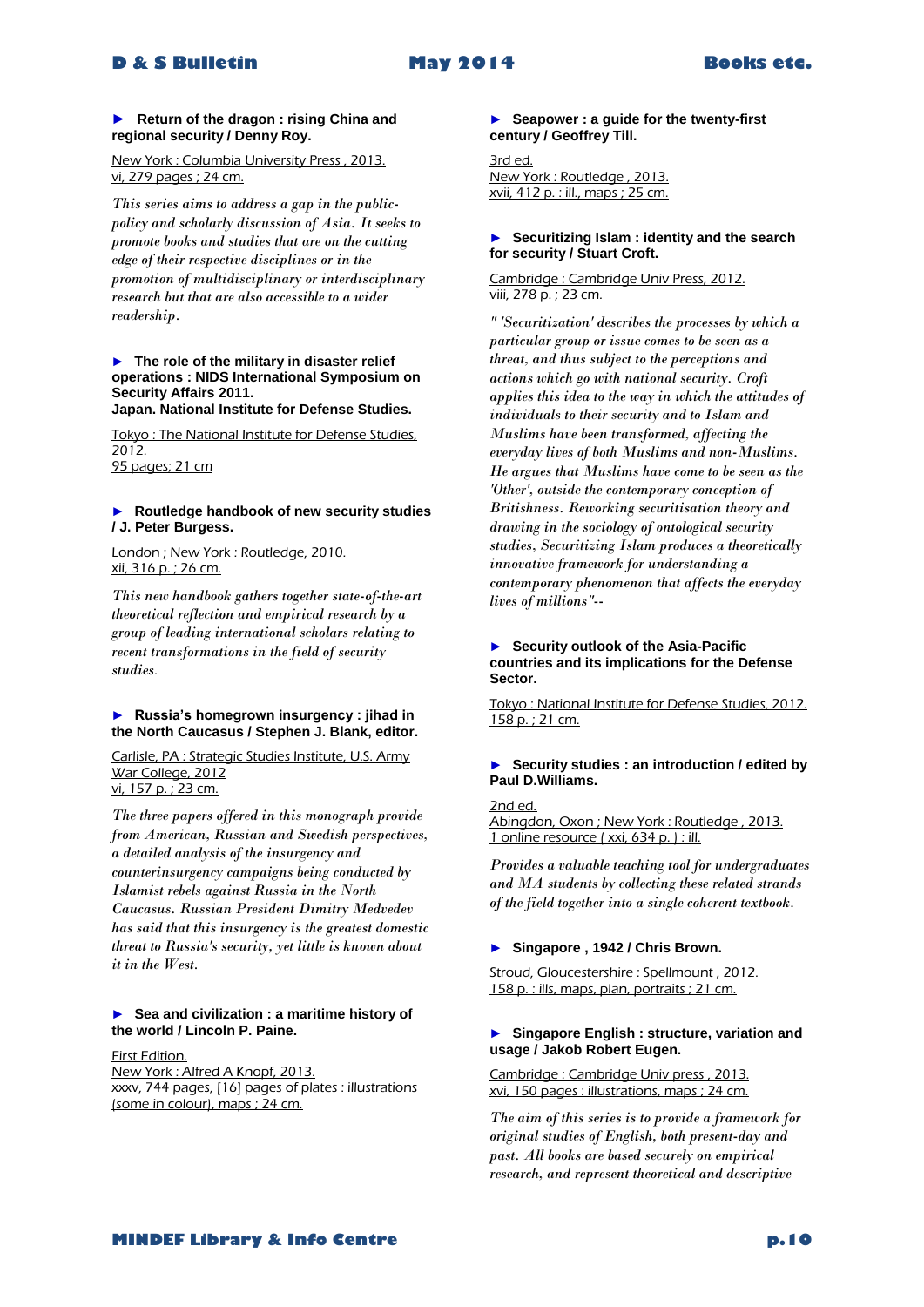

*contributions to our knowledge of national and international varieties of English, both written and spoken.* 

#### ► **Sociology / Anthony Giddens and Philip W.Sutton.**

7th ed. Cambridge , UK : Polity Press , 2013 xi, 1182 p. : ill. ; 26 cm.

#### ► **Soldier at heart : from private to general / Michael Frank Reynolds.**

Barnsley : Pen & Sword, 2013. xiv, 272 pages, 32 pages of unnumbered plates : illustrations (black and white), maps (black and white) ; 25 cm.

*This book describes Mike Reynolds's military career from private soldier to major general, a career that took him to the Far and Middle East, all over Europe and to North America.* 

#### ► **Strategy : a history / Lawrence Freedman**.

New York : Oxford University Press, 2013. xvi, 751 pages ; 25 cm.

*Sir Lawrence Freedman, one of the world's leading authorities on war and international politics, captures the vast history of strategic thinking, in a consistently engaging and insightful account of how strategy came to pervade every aspect of our lives.* 

#### ► **Strategy in the contemporary world : an introduction to strategic studies / edited by John Baylis , James J. Wirtz and Colin S.Gray.**

4th ed.

United Kingdoms : Oxford Univ Press , 2013 xxv , 428 pages ; 25 cm.

*Strategy in the Contemporary World looks at the development of strategy, considering the role of military power in the contemporary world, and assessing the future of strategy in light of fast-paced technological change. The fourth edition looks at issues from both times of war and of peace, analysing both conflicts themselves, and the on-going debates about what can be learned from them.* 

#### ► **Studying Singapore's past : C.M. Turnbull and the history of modern Singapore / edited by Nicholas Tarling.**

Singapore : Nus Press, 2012.  $ix, 261$  p. ; 23 cm.

► **Succession management for senior military positions : the Rumsfeld model for Secretary of Defense involvement / Andrew R. Hoehn , Albert A.Robbert, Margaret C.Harrell.**

Santa Monica, CA: Rand Corporation, 2011. xxv, 56 p. : ill. (some col.) ; 23 cm.

#### ► **Sukarno / Jesse Russell and Ronald Cohn. U.S.A : Lennex Corp, 2012.**

76 p.

*A biography of Indonesia's president from 1945 to 1967.* 

► **Syonan : my story : the Japanese occupation of Singapore / by Mamoru Shinozaki.**

Singapore ; Marshall Cavendish Intern , 2011. 176 p. ; 20 cm.

► **The art and science of military deception / Hy Rothstein and Barton Whaley.**

London : Artech House , 2013 xxi , 583 p. ; 26 cm

► **The art of followership : how great followers create great leaders and organizations / editors Ronald E. Riggio, Ira Chaleff, Jean Lipman-Blumen ; foreword by James MacGregor Burns.** 

San Francisco, CA : Jossey-Bass, 2008. xxvii, 386 p. : ill. ; 25 cm.

► **The art of maneuver : maneuver-warfare theory and airland battle / Robert Leonhard**

Novato,CA: Presidio Press, 1995 xii, 315 p. : ill. ; 24 cm.

#### ► **The devouring dragon : how China's rise threatens our natural world / Craig Simons.**

New York : St Martin's Press , 2013. viii, [6], 289 pages : illustrations, maps ; 24 cm.

*Argues that China's role as an emerging economic power is destroying the environment, citing their status as the largest market for endangered wildlife, top importer of tropical trees, and biggest emitter of greenhouse gases.* 

#### ► **The economy of Brunei Darussalam : perspectives & insights / Tan Siew Ee & Rosnah Opai.**

Selangor, Malaysia: HBJ Education, 2008 x, 386 p. : ill. ; 24 cm.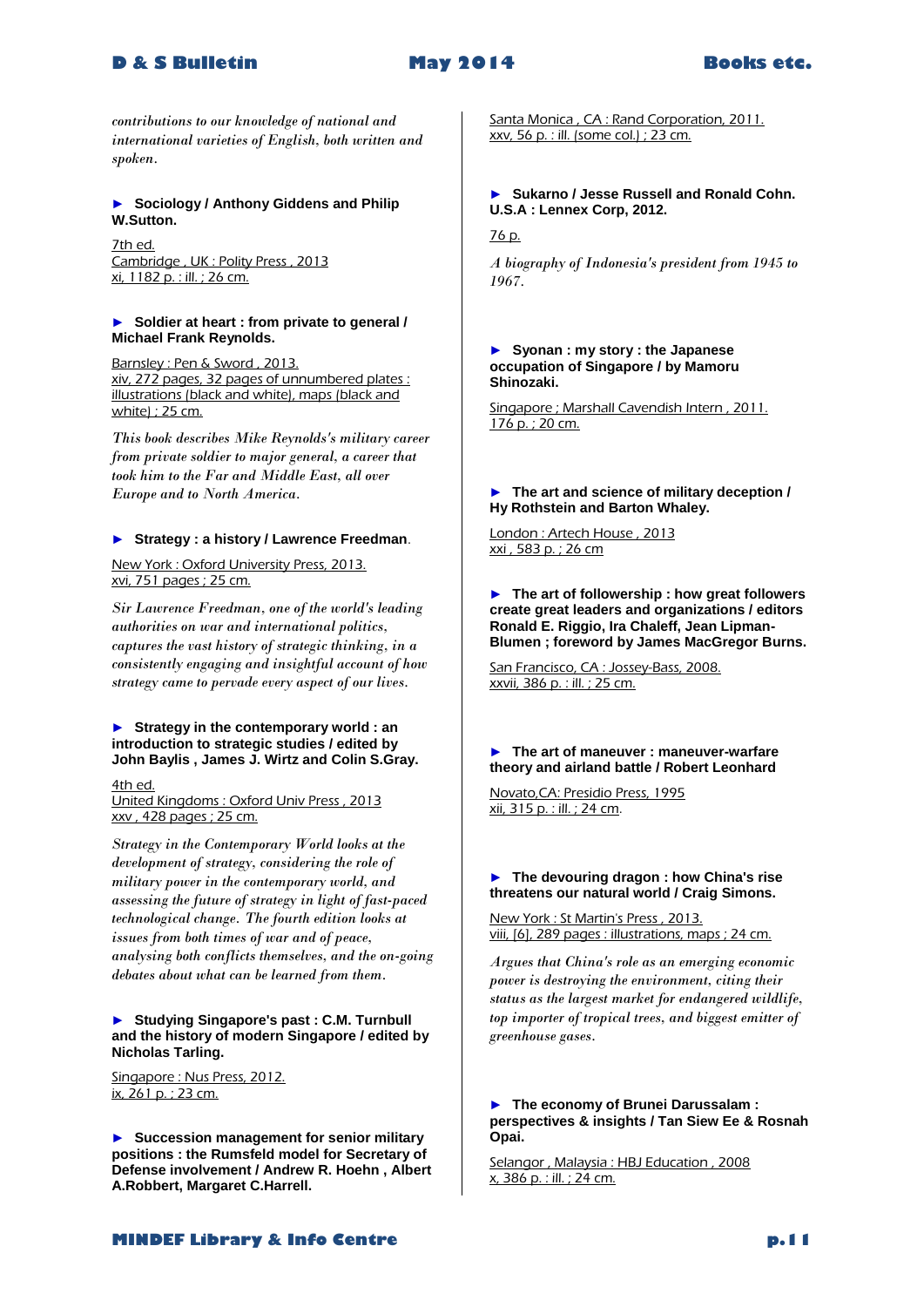#### ► **The inherent tensions in military doctrine / Paul Latawski.**

Camberley : RMA Sandhurst , 2011 23 pages.

*Considers two broad themes: (i) the problem of defining doctrine, (ii) the inherent tensions in trying to formulate, disseminate, or apply it.* 

#### ► **The Iraq wars and America's military revolution / Keith L Shimko.**

Cambridge : Cambridge Univ Press , 2010 xi, 249 p. ; 23 cm.

#### ► **The language of leaders : how top CEOs communicate to inspire, influence and achieve results / Kevin Murray.**

2nd ed. London : Kogan page , 2013. xvi, 270 pages : illustrations ; 24 cm.

*Filled with actionable lessons and insights from leaders of high-profile organizations, The Language of Leaders is an invaluable book for anybody in a leadership position, or who aspires to lead.* 

#### ► **The logic and limits of political reform in China / Joseph Fewsmith.**

New York : Cambridge Univ Press, 2013. xi, 219 p. : ill. ; 23 cm.

*This book approaches this question by looking at a number of promising reforms, understanding the incentives of officials at different levels, and the way the Chinese Communist Party operates at the local level.* 

#### ► **The opportunity : next steps in reducing nuclear arms / Steven Pifer and Michael E. O'Hanlon**.

Washington, D.C: Brookings Institution PR , 2012. xi, 242 pages ; 23 cm.

#### ► **The perfect negotiation : all you need to get it right first time / Gavin Kennedy.**

London : Century Business, 1992. viii, 88 p.

*The Perfect Negotiation provides with the basic situations of the negotiating process. It identifies the skills that work and the pitfalls to avoid.* 

#### ► **The public relations strategic toolkit : an essential guide to successful public relations practice / Alison Theaker and Heather Yaxley.**

1st ed. New York, NY : Routledge , 2013 xiv, 386 pages : illustrations ; 26 cm.

*Provides a structured approach to understanding public relations and corporate communications. Focus is on professional skills development and approaches that are widely recognised as 'best practice'. Original methods are considered alongside well established procedures to ensure the changing requirements of contemporary practice are reflected.* 

#### ► **The talent wave : why succession planning fails and what to do about it / David Clutterbuck.**

London , Philadelphia : Kogan Page, 2012. ix, 244 p. ; 24 cm.

*Succession planning was once the key to identifying potential leaders to fill important positions. This title presents a flexible approach to succession planning* 

#### **► The three commitments of leadership : how clarity, stability, and rhythm create great leaders / Tom Endersbe , Jay Therrien and Jon Worthmann.**

New York : McGraw-Hill , 2012. xiii, 193 p. ; 22 cm. 135 p.

► **Transforming India : challenges to the world's largest democracy / Sumantra Bose.**

Cambridge : Harvard Univ Press, 2013. 337 pages ; 24 cm.

#### ► **Turn the ship around! : a true story of building leaders by breaking the rules / L. David Marquet ; foreword by Stephen R.Covey.**

New York : Portfolio, 2012. xxxii, 236 p. ; 22 cm.

#### ► **Under chartered company rule : North Borneo 1881-1946 / K G Tregonning**

Kuala Lumpur : Synergy Media , 2007 316 p. : ill.

*Drawing on company records and official archives this book presents the history of the British North Borneo (Chartered) Company which had sovereign rights over what is now the Malaysian state of Sabah.*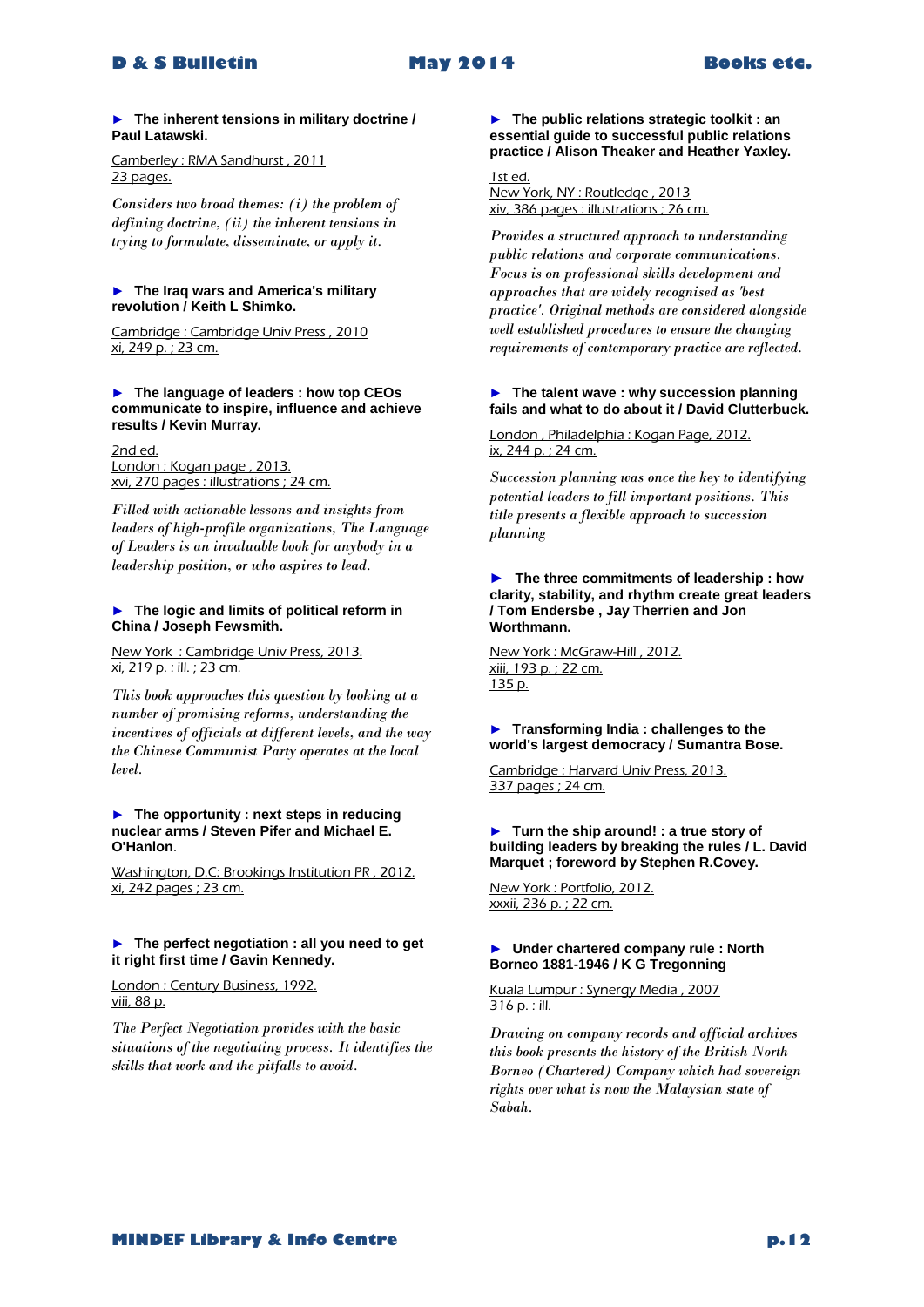**► Understanding military doctrine : a multidisciplinary approach / Harald Hoiback.**

Abingdon, Oxon: Routledge , 2013. xiii, 256 pages : illustrations ; 24 cm.

► **US military innovation since the Cold War : creation without destruction / edited by Harvey Sapolsky, Benjamin H.Friedman and Brendan Rittenhouse Green.**

New York : Routledge , 2012. xiii , 202p. ; 23 cm

► **Vocal leadership : 7 minutes a day to communication mastery : featuring the vocal awareness / Arthur Samuel Joseph.**

New York : McGraw-Hill, 2013. xvi, 231 p. : illustrations ; 24 cm.

#### **► Waging peace : reflections on peace and war from an unconventional woman / Anne Deveson.**

Crows Nest, N.S.W. : Allen & Unwin, 2013. x, 238 pg. , 8 unnumbered pages of plates : illustrations, portraits. ; 24 cm

*In her lifetime Anne Deveson has seen massive resources deployed in waging war. Funds, strategies, materials and lives with reverberating effects not only on nations and peoples but on families and successive generations of them.* 

#### ► **War, strategy, and military effectiveness / Williamson Murray.**

Cambridge : Cambridge Univ Press , 2011. vii, 332 p. ; 24 cm.

*"This collection of articles proves that the study of military and strategic history can be useful in confronting the daunting problems of war and peace in the twenty-first century"* 

#### ► **Water, peace and war : confronting the global water crisis / Brahma Chellaney.**

Lanham : Rowman & Littlefield Publishers, Inc., [2013]. xxiv, 400 pages : illustations ; 24 cm.

*This pioneering and authoritative study considers the profound impact of the growing global water crunch on international peace and security. Writing in a direct, non-technical, and engaging style, Brahma Chellaney draws on a wide range of research from scientific and policy fields to examine the different global linkages between water and peace.* 

► **When peace is not enough : how the Israeli peace camp thinks about religion, nationalism, and justice / Atalia Omer.**

Chicago : Univ of Chicago Press, 2013. xii, 368 pages ; 23 cm.

*Books listed here are available in one or more of the following libraries:*

- *MINDEF Library & Info Centre*
- *SHHB-IDSS Library*
- *Officer Cadet School Library*
- *Defence Academy Library*
- *Training Institute RBAF Library*
- *Intelligence Training Wing Library*

*Please refer to the library online catalogue for location.*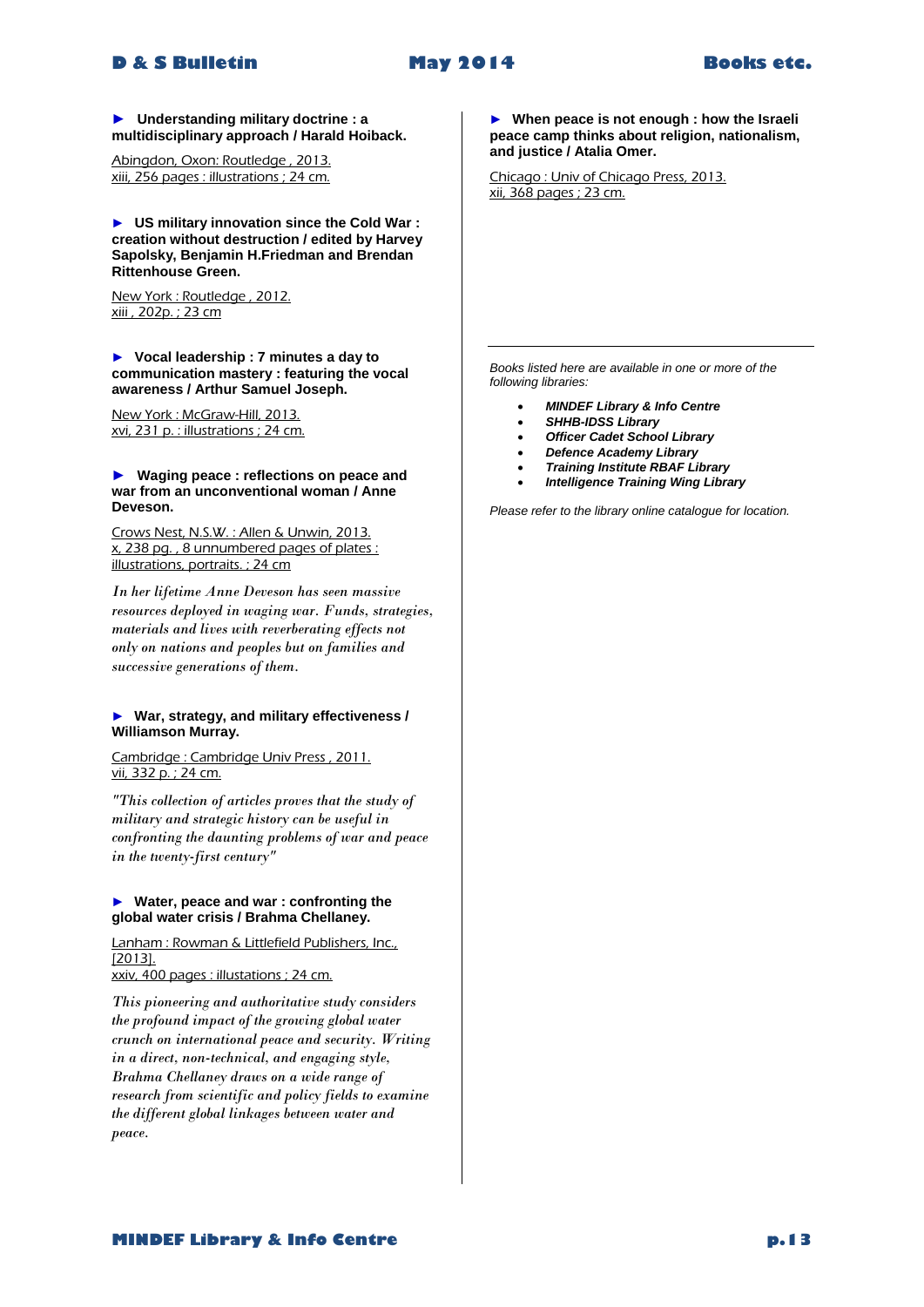### **ARMOUR**

**Ground combat vehicle programme : issues and possible alternatives / M F Kamaruddin.**

Asian Defence Journal : March 2014, pages 12-15 (131)

*Review of infantry fighting vehicles and armoured personnel carriers. Describes US Army's current requirements since the Ground Combat Vehicle programme was halted in January 2014, and identifies some options including upgrading the ageing Bradley IFV, or acquiring alternatives such as Puma (Germany), Namer (Israel), Tulpar (Turkey), and Anders (Poland). An inset gives brief description of planned Russian French wheeled IFV.* 

#### **ASEAN**

**The limits of democratizing interest representation : ASEAN's regional corporatism and normative challenges / Jurgen Ruland.**

European Journal of International Relations : Vol 20 No 1, March 2014, pp.237-261 (26)

*Study of the way ASEAN has effectively limited or avoided efforts aimed at making it more democratic (whether these were external or domestic) and concludes that prospect of substantial transformation of ASEAN is unlikely.* 

#### **ASIA**

**Asian alliances : Chinese and Japanese experiences compared/ Lowell Dittmer**

Asian Perspective : Vol.38, No.1, January/March 2014, pp.1-29 (11)

*Analysis of the Sino-Soviet alliance and the Japan-US security alliance how subtle differences of national developmental experience can significantly affect political outcomes in East Asia.* 

# **ASIA PACIFIC**

**Interests, power and China's difficult game in the Shanghai Cooperation Organization (SCO) / Weiqing Song.**

Journal of Contemporary China : Vol 23 No 85, January 2014, pp.85-101 (102)

*This article provides a useful summary of the history of the SCO and its predecessor the Shanghai Five; it also provides an assessment of the challenges the SCO must overcome if it is to become a wellestablished regional organization.* 

**The problems of the liberal peace in Asia / Oriana Skylar Mastro.**

#### Survival : Vol 56 No 2, April-May 2014, pp.129-158 (106)

*Economic growth and increasing levels of integration ought to help to reduce the risk of conflict. However in Asia it appears that for some countries this may not be sufficient. Despite being closely dependent on trade with China several nearby countries are building indigenous military capacity increasing strategic autonomy. The article concludes with three recommendations for the United States.* 

#### **AUSTRALIA**

**Australia on the UN Security Council 2013-14 : a voice for small and medium countries? / Melissa Conley Tyler and Eleanor Pahlow.**

The Round Table : Vol 103 Issue 1, February 2014, pp.95-108 (100)

*Learning from the experiences of Mexico and New Zealand, Australia is trying to make the best use its time as a non-permanent member of the UNSC to benefit small and medium sized countries. Australia was elected in the first round "with an emphatic 140 votes". This article considers what scope there is for non-permanent members to influence the Security Council then assesses Australia's first nine months, acknowledging that it is difficult for any country to meet all the expectations placed on it even its own.* 

#### **Australia's Canberra class LHD / Peter Donaldson.**

Naval Forces : Vol XXXV No 1, 2014, pp.47-51 (41)

*Australia's new LHDs are based on the Spanish Navantia design but have numerous additional features. These will be the largest vessels in the Australian fleet at 27850 tons and will fulfil amphibious power projection and disaster relief capabilities. The vessels are being built in Spain and completed in Australia with the first due for commissioning during 2014.* 

#### **BRUNEI**

**Becoming the navy of excellence : interview with First Admiral Dato Seri Pahlawan Haji Abdul Halim, Chief of the Royal Brunei Navy.**

Naval Forces : Vol XXXV No 1, 2014, pp.6-7 (41)

*Sets out the RBNs responsibilities, capabilities, and development plans in national and regional contexts. The interview is accompanied by a short article titled "Maritime security: why Brunei needs it" which briefly describes offshore hydrocarbon deposits and maritime boundaries.*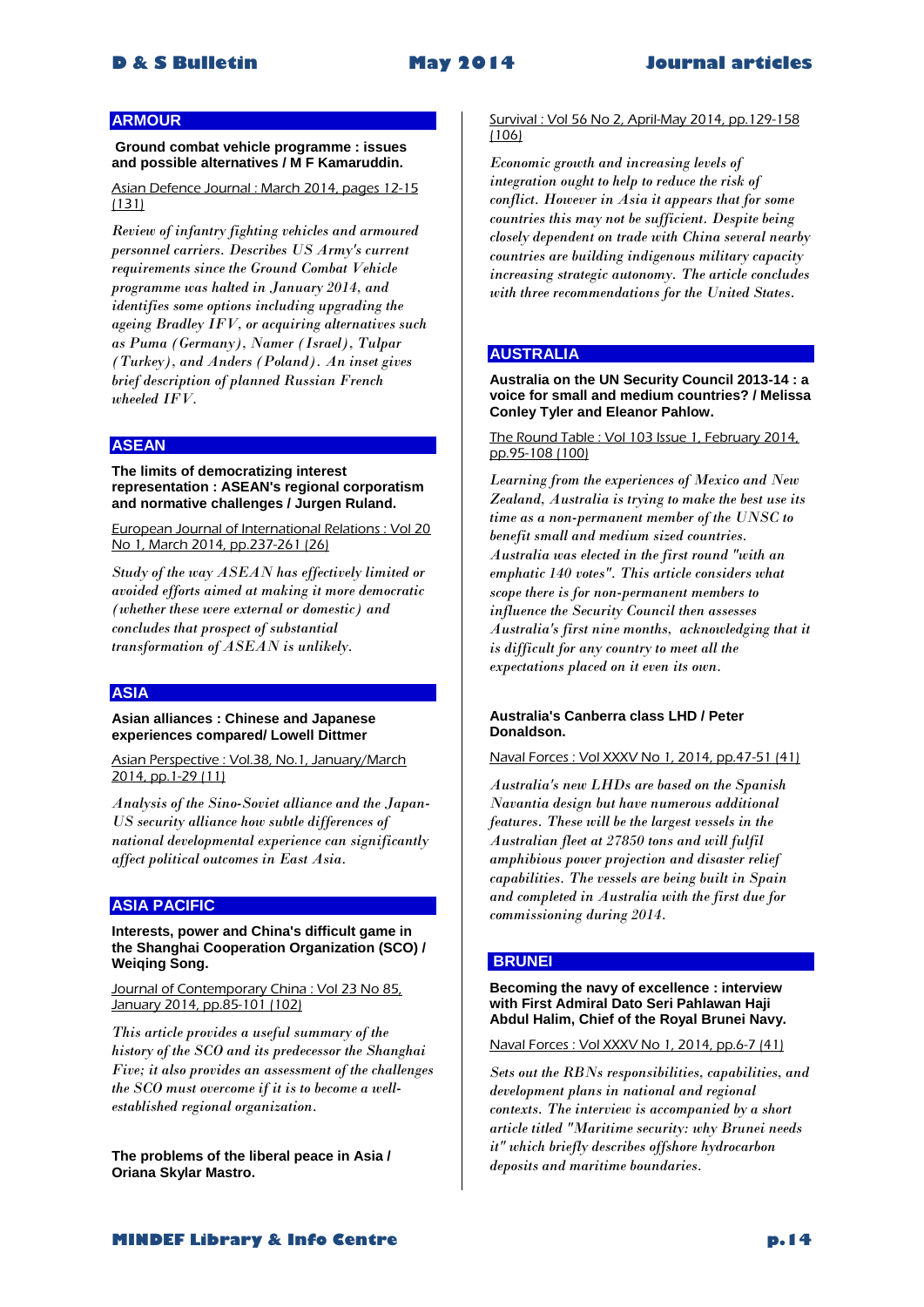# **CENTRAL ASIA**

**Shanghai Cooperation Organization (SCO) regional identity formation from the perspective of the Central Asia states / Timur Dadabaev.**

#### Journal of Contemporary China : Vol 23 No 85, January 2014, pp.102-118 (102)

*The complex motivations and concerns of the Central Asia states about participation in the SCO are examined. While there have been practical developments the principal positions of the SCO have been anti-colonial and anti-imperial stances, yet the Central Asia states increasingly see China as a dominating power, an experience they had previously with Russia. Concludes that the SCO will need to develop positive aims that benefit all members if it is to have a meaningful future.* 

#### **Chinese and Japanese foreign policies towards central Asia from a comparative perspective / Timur Dadabaev.**

#### The Pacific Review : volume 27 issue 1, January 2014, pages 123 to 145 (103)

*Comparison of the policy objectives of Japan and China in relation to the states of central Asia. Both wish to establish themselves as strategic partners, but China is more pragmatic being interested primarily in security and natural resources whereas beyond energy resources Japan is also interested in creating Japan-friendly international environment and promoting human development, human security, and international security.* 

# **CHINA**

**River politics : China's policies in the Mekong and Brahmaputra in comparative perspective / Selina Ho.**

#### Journal of Contemporary China : Vol 23 No 85, January 2014, pp.1-20 (102)

*China is more cooperative with neighbouring states concerning the Mekong River than it is over the Brahmaputra. Management of transboundary rivers has proved difficult in many parts of the world so to that extent there are few surprises; however it is the factors that influence China's different approaches which are of interest here. The article also considers what effect China's continued economic growth may have on the future development or use of these rivers by all parties.* 

**Desecuritization in China's behavior towards its transboundary rivers : the Mekong River, the Brahmaputra River and the Irtysh and Ili Rivers / Sebastian Biba.**

Journal of Contemporary China : Vol 23 No 85, January 2014, pp.21-43 (102)

*Study of the water needs and water politics of China and neighbouring countries all of which, because of their increasing need for fresh water, have shared and competing interests in transboundary rivers.* 

#### **China and Russia : an axis of weak states / Gordon G Chang.**

#### World Affairs : Vol 176 No 6, March/April 2014, pp.17-29 (55)

*Discusses relations between China and Russia which in recent times, as a result of economic complementarity, have been growing. Suggests that although China and the USA have the best economic partnership, changes in China's politics and the possibility of rising unemployment may ironically serve to strengthen ties between China and Russia. This article contains a sidebar article "Enter Asia, the Arctic heats up" by Stephen J Blank, which focuses on the maritime strategic consequences of the opening of the Northern Sea Route between Asia and Russia and Europe.* 

#### **Guns-butter tradeoff in contemporary China / Yu Wang.**

#### Defense & Security Analysis : Volume 30 No 1, 2014, pages 29-43 (94)

*Based on analysis of data for the period 1952-2006 this article reports that there is a budgetary tradeoff between defense and social welfare spending in China and further suggests that military Keynesian spending would not be beneficial for the county.* 

# **CIVIL MILITARY RELATIONS**

**From concordance to discordance in post-war France : validation of a theory of civil-military relations / Hugues Canuel.**

#### Defence Studies : Vol 13 No 4, December 2013, pp.437-457 (105)

*Study of the collapse of civil military relations (CMR) in France between 1944, when German forces evacuated from Paris, and 1958, when there was risk of a military coup during the Algerian War of Independence. The study tests Rebecca Schiff's theory of concordance in civil military relations which offers a rather different concept to the standard CMR theory which emphasised separation as represented by Huntington and Janowitz.*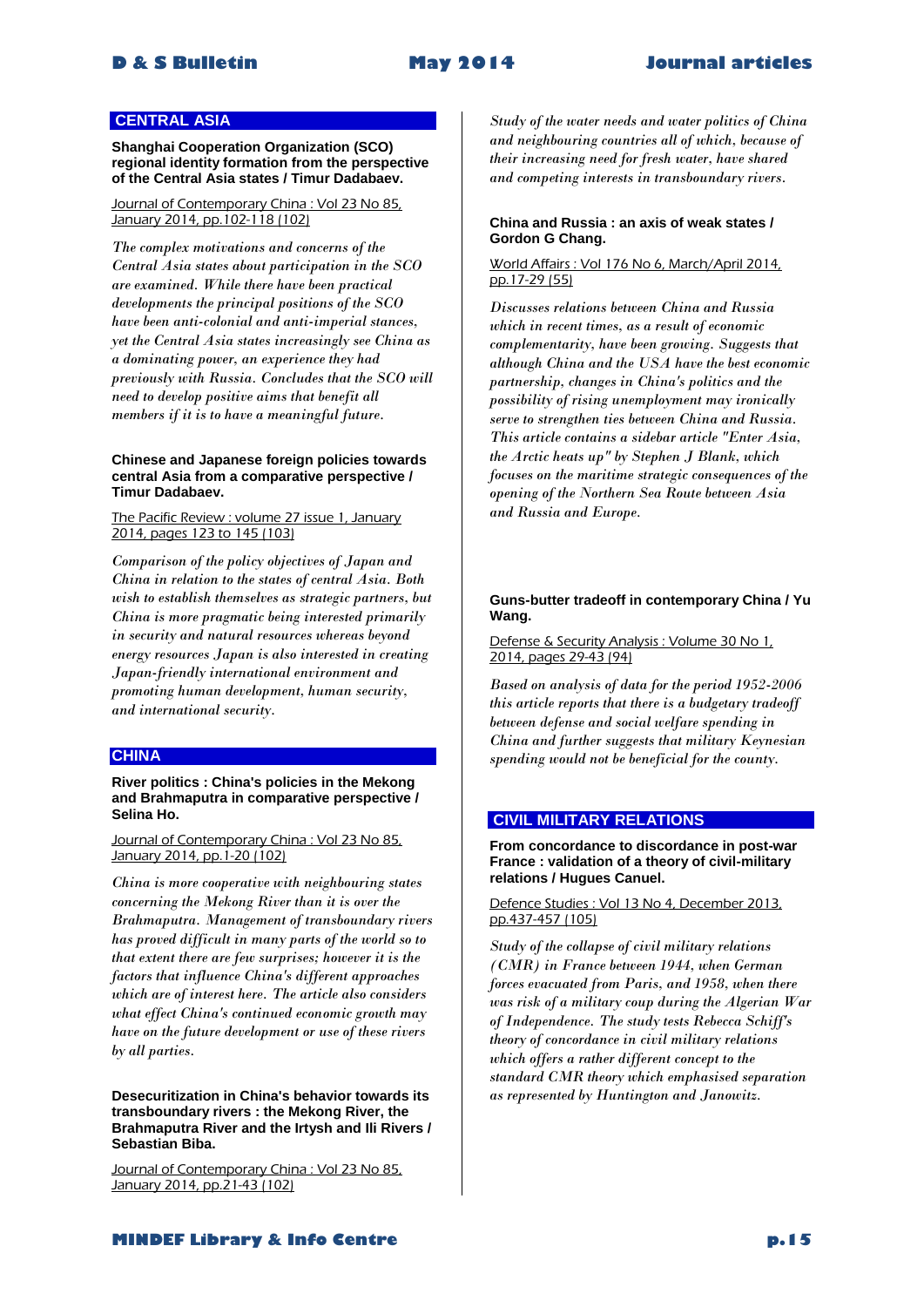#### **Soldiers of the state : reconsidering American civil-military relations / Richard D Hooker.**

Parameters : Vol XLI No 4, Winter 2011-2012, pp.39-52 (83)

*Originally published in the Winter 2003-2004 issue of Parameters. Presents an assessment of civil military relations in the USA. The article says the actual position is at variance with academic critiques that identify a military estranged from society, no longer neutral, and increasingly but wrongly involved in policymaking.* 

# **CIVIL WARS**

#### **Thick recognition : advancing theory on identity change in intractable conflicts / Lisa Strombom.**

European Journal of International Relations : Vol 20 No 1, March 2014, pp.168-191 (26)

*The resolution of intrastate conflict is one of the most difficult problems facing the international community since the end of the Cold War. This article suggests that many such conflicts are strongly influenced by understandings of identity while at the same time relations between groups in conflict "are characterised by continuous acts of misrecognition". Discusses distinctions between thin and thick recognition in International Relations theory and shows how the latter could be developed to aid conflict resolution.* 

# **COASTAL DEFENCE**

#### **Integration of coastal surveillance sensors / Edward Lundquist.**

Naval Forces : Vol XXXV No 1, 2014, pp. 62-64 (41)

*Discusses the importance of integration to make best use of coastal surveillance systems, and describes various systems now available to do the job.*  **DEFENCE MANAGEMENT**

**An enterprise portfolio approach for defence capability planning / Alexie Filinkov and Peter J Dortmans.**

Defense & Security Analysis : Volume 30 No 1, 2014, pages 76-82 (94)

*In recent years capability based planning (itself based on investment portfolio analysis) has become widely used in defence organisations. This paper suggests that CBP has some limitations and sets out instead "a more general insurance-type approach" which it describes as "hedging based planning".* 

# **DISASTERS**

**Temporary disaster debris management site identification using binomial cluster analysis** 

# **and GIS / Stanislaw Grzeda, Thomas A Mazzuchi and Shahram Sarkani.**

Disasters : Vol 38 No 2, April 2014, pp.398-419 (23)

*Describes a method to identify locations suitable for use as debris collection sites in the aftermath of disasters and recommends that preparation for such facilities be incorporated in disaster management plans.* 

#### **Post-crisis analysis of an ineffective tsunami alert : the 2010 earthquake in Maule, Chile / Bastien Soulé.**

Disasters : Vol 38 No 2, April 2014, pp.375-397 (23)

*Chile has long experience of earthquakes and generally is well prepared to cope with them. However the 8.8 magnitude quake that occurred in Chile on 27 February 2010 produced post-seismic tsunamis yet no tsunami warnings were given at any level - national, regional, or local. This article considers why the Chilean emergency management system failed to provide warnings. A chronology of events on 27 February highlights why speed of response is critical.* 

#### **Health care system hazard vulnerability analysis: an assessment of all public hospitals in Abu Dhabi / Saleh Fares ... [et al.].**

Disasters : Vol 38 No 2, April 2014, pp.420-433 (23)

*Describes how Abu Dhabi used hazard vulnerability analysis based on Kaiser Permanente and the American Society for Healthcare Engineering HVA (KP HVA) to assess disaster preparedness in its hospitals. Presents and discusses results of the analysis in 8 observation points.* 

#### **Disasters – Supplementary issue**

Disasters : Vol 38 Supplement 1, April 2014, pp.1- 109 (23)

*This special issue features five papers all dealing with aspects of disaster recovery in Haiti following the 12 January 2010 earthquake.*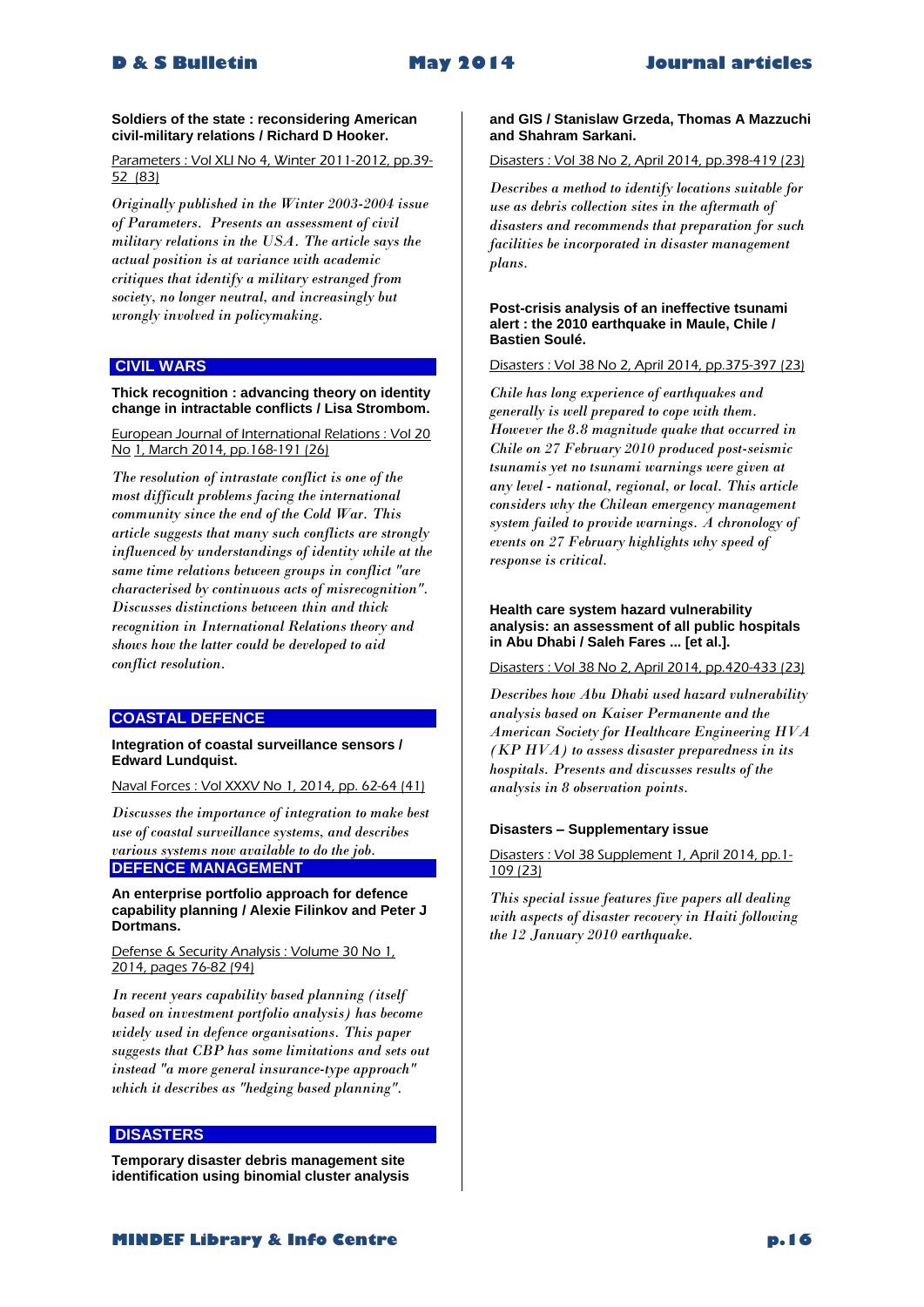# **DIVE MEDICINE**

**An in-vitro examination of the effect of vinegar on discharged nematocysts of Chironex fleckeri / Philippa Welfare, Mark Little, Peter Pereira and Jamie Seymour.**

Diving and Hyperbaric Medicine : Vol 44 No 1, March 2014, pp.30-34 (27)

*Jellyfish stings can be extremely painful, dangerous or in some cases cause death. Vinegar (an acetic acid solution) is widely recommended as part of the treatment regime. This article reports a study which found that discharged nematocysts of C fleckeri (large box jellyfish) are reactivated by vinegar. If the tendrils containing the stinging sacs are still on the body application of vinegar can thus cause further harm to the person already suffering effects of stings.* 

#### **EDUCATION AND TRAINING**

**Coping with knowledge : organizational learning in the British Army? / Segio Catignani.**

Journal of Strategic Studies : Vol 37 No 1, February 2014, pp.30-64 (98)

*Study based on interviews with serving British Army personnel including infantry as well as representatives from Army lessons learned and training organizations. Found that experiences in Afghanistan were quickly shared on ad hoc informal basis but that this was inevitably piecemeal and had numerous limitations, whereas at the organizational level the process was very slow - doctrine is "almost out of date before it is published" and far too little time is devoted for example to counterinsurgency (COIN) doctrine during any of the staff courses run at the JSCS. There was no shortage of information but it was often given too high clearance levels or rewritten for higher command rather than soldiers on the ground at company level down. The high tempo of operations and six-month deployments are further complicating factors. As a result a great deal of knowledge is lost or forgotten and the Army continues to repeat mistakes. Furthermore there is a risk that the Army system will revert to planning and educating for conventional manoeuvre warfare rather than COIN.* 

# **FUTURE WARFARE**

#### **Future warfare and the decline of human decisionmaking / Thomas K Adams.**

Parameters : Vol XLI No 4, Winter 2011-2012, pp.5- 19 (83)

*Originally published in the Winter 2001-2002 issue of Parameters, this article offers a view of combat* 

*with less and less direct human involvement, positing for example that tactical warfare may become solely the "business of machines".* 

### **INDIA**

**Indian Navy 2104 : the capability roadmap / Guy Toremans.**

Naval Forces : Vol XXXV No 1, 2014, pp.40-46 (41)

*Review of India's long term naval plans known as Maritime Capabilities Perspective Plan 2022 (MCPP-2022).* 

#### **INDONESIA**

#### **A new Islamic populism and the contradictions of development/ Vedi R Hadiz**

#### Journal of Contemporary Asia: Vol. 44, No.1, pp.125-143 (107)

*The new Islamic populism aims to provide access to power and tangible resources to an ummah conceived to be both downtrodden and homogeneous. This is demonstrated through a discussion of Indonesia, Egypt and Turkey. The article is intended to provide an alternative to analyses that have tended to dominate discussions of Islamic politics over the last decade.* 

#### **State disintegration and power politics in post-Suharto Indonesia / Felix Heiduk.**

### Third World Quarterly : Vol 35 No 2, 2014, pp.300- 315 (101)

*In the period after the fall of Suharto the political influence of the Indonesian military (TNI) was extensively reformed and dwifungsi was officially terminated in 2000; however these changes were resented by many military personnel. The risk of distintegration or balkanisation and the designation of Indonesia as a fragile state were issues the TNI used to reassert political and economic influence, and to constrain or even halt efforts aimed at reforming the country's security sector.*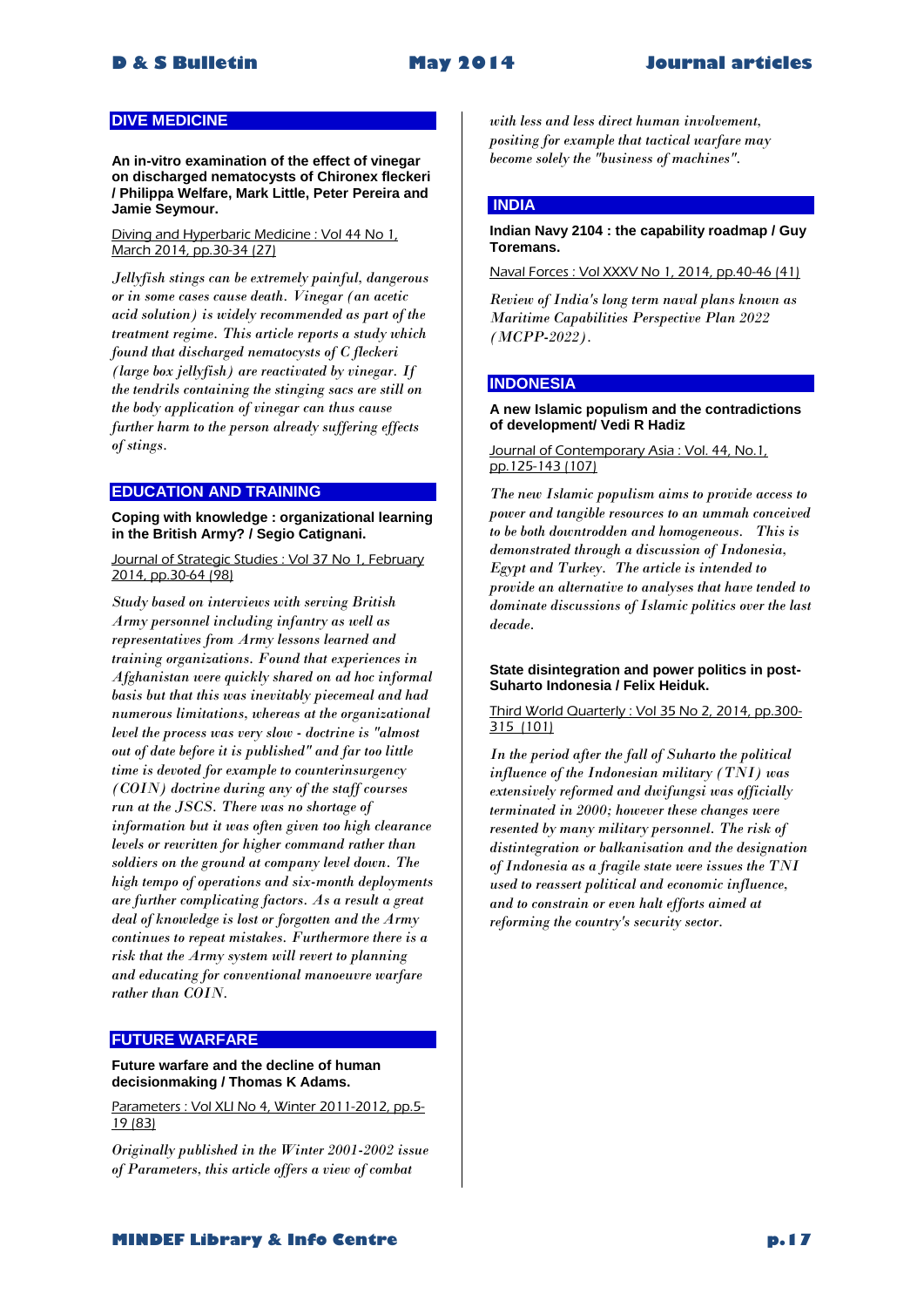# **INSURGENCY & COUNTERINSURGENCY**

**Mowing the grass : Israel's strategy for protracted intractable conflict / Efraim Inbar and Eitan Shamir.**

#### Journal of Strategic Studies : Vol 37 No 1, February 2014, pp.65-90 (98)

*Israel's experience of conflict has changed from conventional interstate war to on-going conflict with non-state armed groups. According to this paper Israel does not expect such conflicts to be conclusive but to be a means of containing the threat by a process of attrition with only occasional use of large scale force. This policy differs from most Western approaches to non-state armed groups. The article points out that the policy may outlive its usefulness if the non-state groups develop increasing levels of state like functioning.* 

#### **Regional support for Afghan insurgents : challenges for counterinsurgency theory and doctrine / Kersti Larsdotter.**

Journal of Strategic Studies : Vol 37 No 1, February 2014, pp.135-162 (98)

*The Taliban receive considerable support from external sources particularly Pakistan thus rendering the problem a transnational one. However most counterinsurgency (COIN) doctrine is national in character. This article addresses this shortcoming by proposing a regional counterinsurgency framework with Afghanistan as an example.* 

#### **Counterinsurgency force ratio : strategic utility or nominal necessity / Riley M Moore.**

Small Wars and Insurgencies : Vol 24 no 5, December 2013, pp.856-877 (97)

*To plan for a counterinsurgency one of the basic questions is: what size of force (i.e. how many people) are required? This article discusses different ratio theories the 20:1000, the McGrath ration, the RAND ratio and the Goode ratio. Case studies of Malaya, Northern Ireland and Algeria are presented; also discusses the communist insurgency in Thailand. Concludes that there is no simple rule of thumb and that force size on its own is no guarantee of success in counterinsurgency.* 

#### **Taking advantage of insurgencies : effective policies of state-sponsorship / David A Patten.**

Small Wars and Insurgencies : Vol 24 no 5. December 2013, pp.878-905 (97)

*How and in what circumstances can a state benefit from supporting an insurgent group? Most conflicts are now insurgencies and most insurgent groups are* 

*state sponsored. This article considers the pros and cons of such support, describes cases of South Africa's support for RENAMO and Iran's support for Hezbollah, and then considers al Qaeda as a quasi-state sponsor of insurgency. Concludes with a discussion of the implications for events in Syria and Central Africa.* 

### **Neo-classical counterinsurgency / Frank G Hoffman.**

#### Parameters : Vol XLI No 4, Winter 2011-12, pp.87- 103 (83)

*First published in Summer 2007 issue of Parameters. This article argues that the US Army and Marine Corps counterinsurgency manual FM3-24 is a good step in the right direction of updating COIN theory and practice but there is still some way to go in making it "relevant to the highly connected, religiously inspired, urban dwelling, global guerrilla."* 

#### **New challenges and old concepts : understanding 21st century insurgency / Steven Metz.**

#### Parameters : Vol XLI No 4, Winter 2011-2012, pp.104-115 (83)

*Originally published in the Winter 2007-08 issue of Parameters. Discusses what the United States should be doing under the label "counterinsurgency". Argues that models indicated by Galula and Nagl may not be relevant outside colonial experience, and concludes the USA should recognise there is no single answer, that there are different insurgency environments, that if and when the U.S. does get involved it does not do so alone, and acknowledge that successful counterinsurgency will require involvement of multiple government agencies as well as the military.*

#### **A strategy of tactics : population-centric COIN and the Army / Gian P Gentile.**

#### Parameters : Vol XLI No 4, Winter 2011-2012, pp. 116-127 (83)

*Originally published in the Autumn 2009 issue of Parameters. US Army counterinsurgency field manual FM 3-24 emphasises the importance of populations as likely being the most important prize in future conflicts but this article argues it should not be accepted without question. Suggests that instead of reading the COIN classics (Galula, Thompson, Kitson, and Nagl) US Army officers should read about the British Army in the second half of the nineteenth century during which period military and government understood the importance of strategy and linking ends with means.*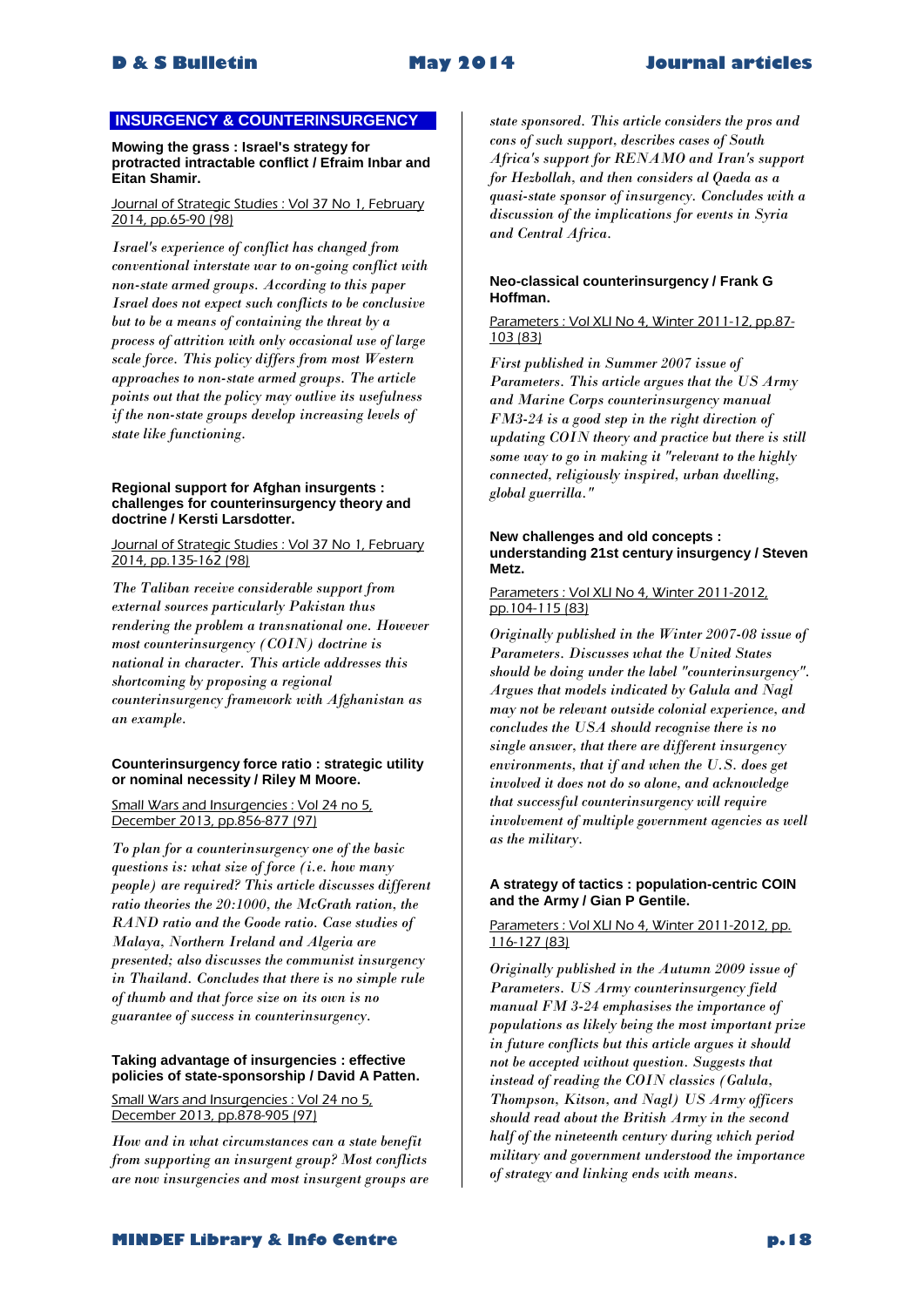#### **Land and rebellion : lessons for counterinsurgency / Ethan B Kapstein.**

Survival : Vol 56 No 2, April -May 2014, pp.109-128 (106)

*Argues that effective counterinsurgency requires first an understanding of the grievances that trigger the insurgency. Land reform is often one of the most important grievances but may also prove very difficult to resolve. Suggests that this should influence the use of economic instruments in counterinsrgency efforts.* 

# **INTELLIGENCE**

#### **The art of the intelligence autopsy / James J Wirtz.**

Intelligence and National Security : Vol 29 No 1, February 2014, pp.1-18 (99)

*Presents the processes used by Robert Jervis in carrying out postmortems of two cases of intelligence failure: the fall of Shah of Iran in 1979, and the claim that Iraq had restarted its nuclear program in 2002. Discusses the findings of the postmortems and notes (a) the value of collaboration between scholars and analysts, and (b) that improving analytical tradecraft is more useful than bureaucratic reorganization.* 

#### **Secret intelligence and economic security : the exploitation of a critical asset in an increasingly prominent sphere / Rory Cormac.**

Intelligence and National Security : Vol 29 No 1, February 2014, pp. 99-121 (99)

*In 2012 British MPs said that economics was not given enough priority in Britain's national security strategy. This article looks at the 1960s and 1970s when economics was also high on the UK agenda and considers how the intelligence community responded to the need to protect economic security. Notes the problems inherent in economic intelligence work and the lack of information about the impact of such work.* 

#### **One community, many agencies : administrative developments in New Zealand's intelligence services / James Whibley.**

#### Intelligence and National Security : Vol 29 No 1, February 2014, pp.122-135 (99)

*Since 2009 New Zealand has changed the structure of its security services and has also slowed the assessment process. The latter change is to allow more time for analysis and to reduce the pressure to produce quick assessments the quality of which might by dubious.* 

### **INTERNATIONAL RELATIONS**

**Does the academy matter? Do policymakers listen? Should you get a PhD? And where are all the women? : a conversation about foreign policy.**

Foreign Policy : March-April 2014, pp.60-69 (66)

*Edited transcript of discussions at a meeting convened by Foreign Policy of present and former heads of America's top public policy schools. The topic was the disconnect between academia and the "real world". The report includes data from other sources.* 

# **IRAN**

#### **Iran's nuclear programme : a case study in hedging? / Wyn Bowen and Matthew Moran.**

Contemporary Security Policy : Vol 35 No 1, April 2014, pp.26-52 (104)

*Discussion of Iran's nuclear programme from three different perspectives - technical, narrative and diplomatic, which suggests that Iran may have achieved all that it wanted or intended with its nuclear capability, that is to say a nuclear hedging position. The paper presents the hedging concept and draws parallels with Japan, while also drawing attention to the impact of international pressure on Iran's nuclear weapons programme. Concludes by recommending realistic goals aimed at containing rather than rolling back nuclear programmes, which will be acceptable at national and international levels.* 

#### **Is Iran a military threat? / Shahram Chubin.**

#### Survival : Vol 56 No 2, April May 2014, pp. 65-88 (106)

*This article points out that Iran's military and doctrine are essentially defensive and that this is consistent with Iran's history. Internal threats are more of a cause for concern among the leadership than external military aggression.* 

# **JAPAN**

#### **Abe's gambit : Japan reorients its defense posture / J Berkshire Miller.**

World Affairs : Vol 176 No 6, March/April 2014, pp.55-61 (55)

*Japan is in the process of changing its entire national security structure and adding to its capability. As China's armed forces continue to expand and even North Korea has a million strong army, Japan since the Second World War has limited its armed forces. To reduce criticism of the*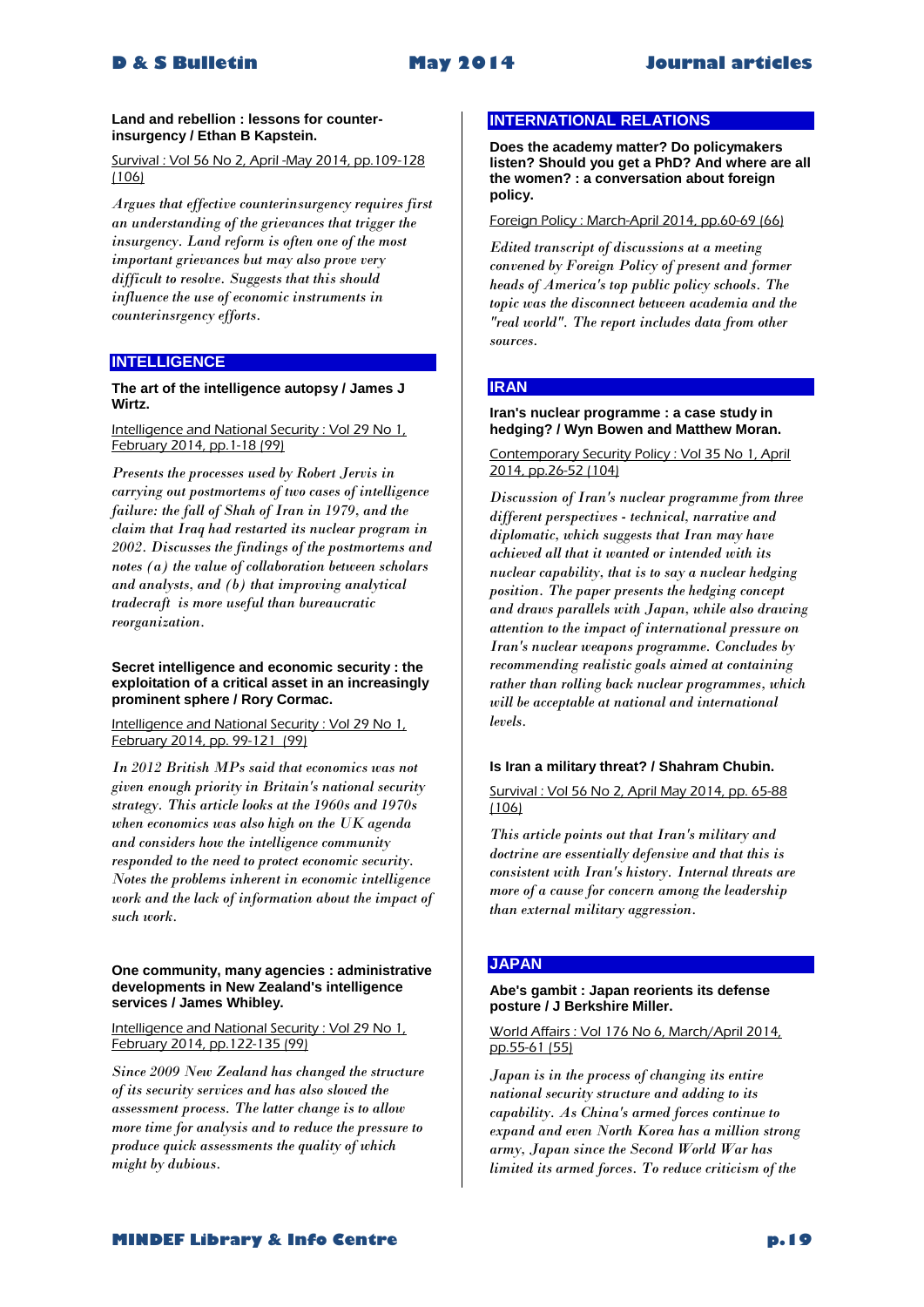*developments Japan emphasises the humanitarian dimension for example in providing substantial assistance to the victims of Typhoon Haiyan in the Philippines.* 

#### **Multilateral means for bilateral ends : Japan, regionalism, and China-Japan-US trilateral dynamism / Yun Zhang.**

The Pacific Review : Vol 27 No 1, March 2014, pp.5- 25 (103)

*Japan's most important international relationship is not a power struggle with China but is about extending and managing its alliance with the USA. The article looks at how Japan's enthusiasm for regionalism has risen and fallen in proportion to the perceived strength of ties with America and suggests the country needs to update its foreign policy to recognise the new realities of the post-Cold War era.* 

#### **Japan's new security environment/ Dennis P. Merklinghaus**

Military Technology Vol.XXXVIII, Issue 3, 2014, pp.42-44 (38)

*Japan has prepared a new national security strategy that will serve as a basis for foreign and national security policy over the next 10 years. The new strategy indicates that the government will 'set out clear principles which fit the new security environment.' The Abe administration's thinking seems to be that, this is where Japan should expand its military role and establish a regional balance of power.*

#### **The patriot / Hannah Beech.**

#### Time : Vol 183 No 16, 28 April 2014, pp. 16-21 (135)

*Prime Minister Shinzo Abe wants to restore a sense of national pride in Japan. This article discusses the challenges he faces including relations with China, long term economic doldrums, and the potentially risky implications of a Shinto resurgence.* 

# **KASHMIR**

#### **The Kashmir conflict in South Asia : voices from Srinagar / Kumal Mukherjee.**

Defense & Security Analysis : Volume 30 No 1, 2014, pages 29-43 (94)

*Based on field study this article provides local perspectives about the ongoing conflict between India and Pakistan in Kashmir.* 

# **LEADERSHIP**

**People will be what they can see : a case study in leadership / Jospeh Kopser and Allen M Trujillo.**

The Cavalry & Armor Journal : Vol 5 No 1, January-March 2014, pp.41-46 (64)

*As the US Army now expects some reduction in numbers of personnel as defence budget cuts take effect, this article makes the case that it is more important than ever for the Army to retain it best leaders. Uses the example of the remarkable turn around achieved by Tiger Squadron under a new LTC squadron commander in the mid 1990s.* 

# **MALAYSIA**

**Malaysia incident may spur tougher regime for aviation/ David Learmount**

Flight International: Vol 185 No 5423, 25-31 March 2014, p.12-13 (65)

*This article analyses how the outcome and the muddled reaction to the disappearance of Malaysia Airlines flight MH370 could lead to mandated satellite tracking of airliners. It will have numerous implications for aviation, and will impact defence as much as commercial air transport.* 

#### **Top Brass interview : General Datuk Raja Mohamed Affandi Noor, Chief of Army, Malaysia.**

Asian Defence Journal : March 2014, pages 22-24 (131)

*Describes Malaysian Army's modernisation plans.* 

#### **Interview: Lieutenant-General Datuk Dr William Stevenson, Chief Executive, Malaysian Institute of defence and Security (MiDAS).**

ADJ's Training & Simulation : March 2014, pages 15- 18 (131)

*Sets out the development plans of Malaysia's defence think tank which was established in 2010.* 

# **MARITIME SECURITY**

#### **Revealing the change in the maritime security environment through Porter's five forces analysis / Ugur Yetkin.**

#### Defence Studies : Vol 13 No 4, December 2013, pp.458-484 (105)

*Shows how a business industry model - Porter's Five Forces - can be applied to the naval environment. Also shows that globalisation has had a profound effect in the maritime arena and concludes that it is no longer enough to consider only potential adversaries, a wide range of other factors must be taken into consideration.*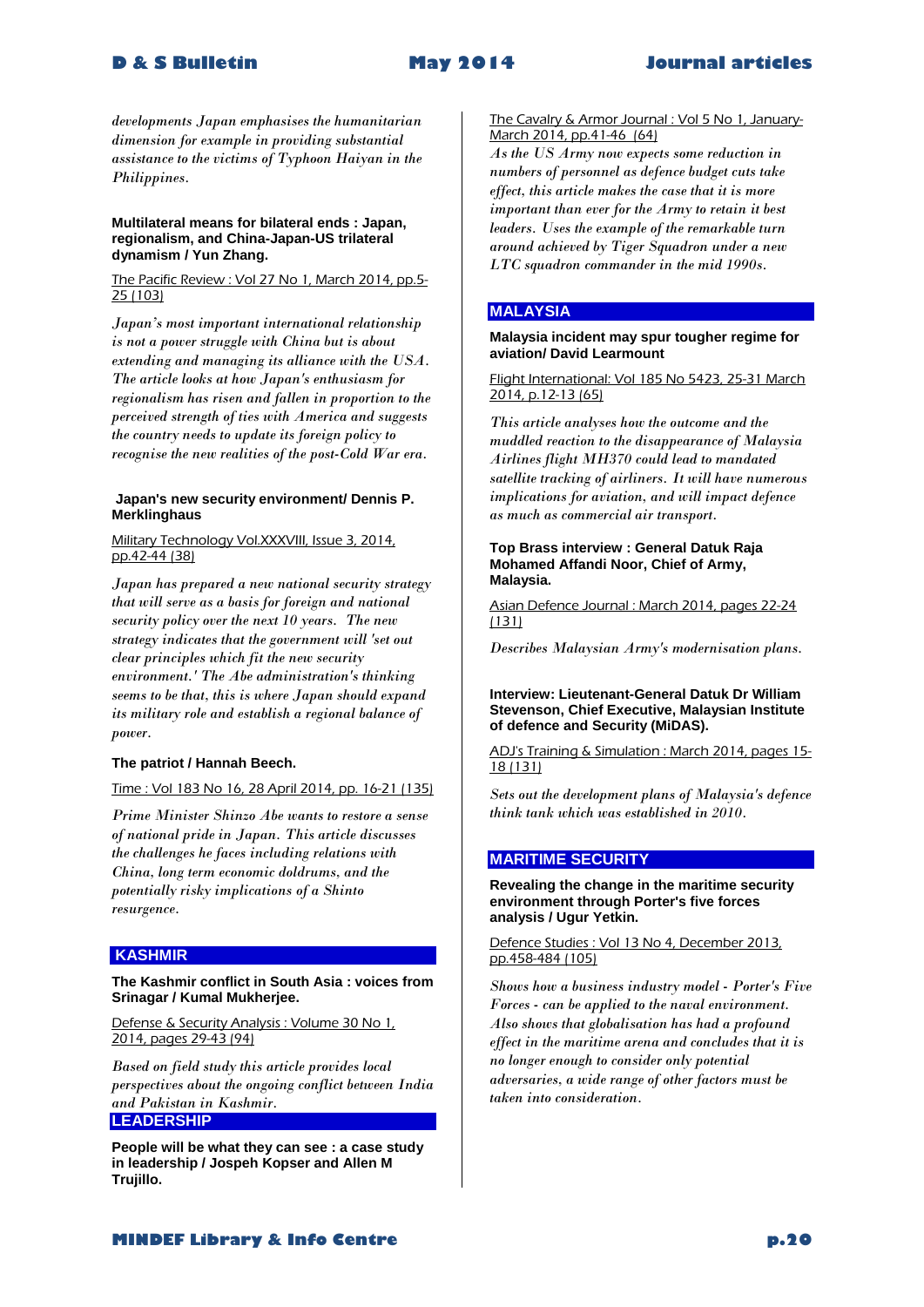# **MEDICINE AND HEALTH**

**Management of adults with PTSD : Part I: background, diagnosis and psychological therapies.**

Drug and Therapeutics Bulletin : Vol 52 No 3, March 2014, pp.33-36 (24)

*Briefly describes Post Traumatic Stress Disorder (PTSD) and who may be affected, then covers diagnosis, referral, prevention, psychological treatments and a review of guidelines.* 

#### **Management of adults with PTSD : Part II: drugs and other interventions.**

Drug and Therapeutics Bulletin : Vol 52 No 4, April 2014, pp. 44-48 (24)

*This second part of article on PTSD covers pharmacological and other treatments, outcome rating scales, guidelines, and offers a conclusion. The article is based on UK medical practice.* 

#### **Report of 182 cases of exertional heatstroke in the French armed forces / Amandine Abriat ... [et al.].**

Military Medicine : Vol 179 No 3, March 2014, pp.309-314 (72)

*Report of study of EHS in a large military cohort of 182 cases admitted between 2004 and 2006 to the Military Teaching Hospital Laveran, Marseilles, France. Most cases occurred towards the end of timed 8 km races in battle clothes between May and October (the hotter months of the year in France). Concludes that detection of severe EHS in the field remains challenging and improvements are urgently required as EHS is a life threatening condition.* 

# **MILITARY ART & SCIENCE**

#### **In praise of attrition / Ralph Peters**.

Parameters : Vol XLI No 4, Winter 2011-2012, pp.53-60 (83)

*Originally published in the Summer 2004 issue of Parameters. Makes the case that war is fundamentally about attrition i.e. wearing down the enemy's forces and capabilities by use of firepower.* 

#### **MISCELLANEOUS**

#### **Think again : climate treaties / David Shorr.**

Foreign Policy : March-April 2014, pp.38-43 (66)

*Presents several 'news headline style' views about climate change showing in each case why the reality is rather different and a lot more nuanced.* 

#### **MISSILES**

#### **Assessment of a ballistic missile defense system / Bao U Nguyen.**

#### Defense & Security Analysis : Volume 30 No 1, 2014, pages 4-16 (94)

*"Presents a complete and self-contained analysis that assesses the effectiveness of a Ballistic Missile Defense System (BMDS)" and discusses the probability of a BMDS being able to negate different kinds of attack patterns. In other words this paper describes what's involved and how well it works.* 

**"This program will not be a threat to them" : Ballistic Missile Defense and US relations with Russia and China / Nicholas Khoo and Reuben Steff.**

#### Defense & Security Analysis : Volume 30 No 1, 2014, pages 17-28 (94)

*Under the Obama administration the United States has continued to develop BMD capabilities, albeit with changed deployments and system priorities. This paper argues that the effect has been to encourage Russia and China to develop measures that will restore the balance of power and deterrence, and in so doing may contribute to greater security dilemmas.* 

**Strategic "defensivism" and post-reset blues : US-Russian nuclear arms reductions, missile defenses and minimum deterrence / Stephen J Cimbala.**

Defense & Security Analysis : Volume 30 No 1, 2014, pages 29-43 (94)

*Considers how much further or lower nuclear arms reduction agreements between the USA and Russia could go before they would have to become multilateral rather than bilateral, what political developments would be needed for reductions to continue, and how to prevent proliferation.* 

#### **MYANMAR**

#### **The political economy of Myanmar's transition/ Lee Jones**

Journal of Contemporary Asia : Vol.44, No.1, February 2014, pp.144-170 (107)

*This article explores the political economy Myanmar's dual transition from state socialism to capitalism and from dictatorship to democracy and also analyses changes within Myanmar society from a critical political economy perspective in order both situate developments within broader regional trends and to evaluate the country's current trajectory.*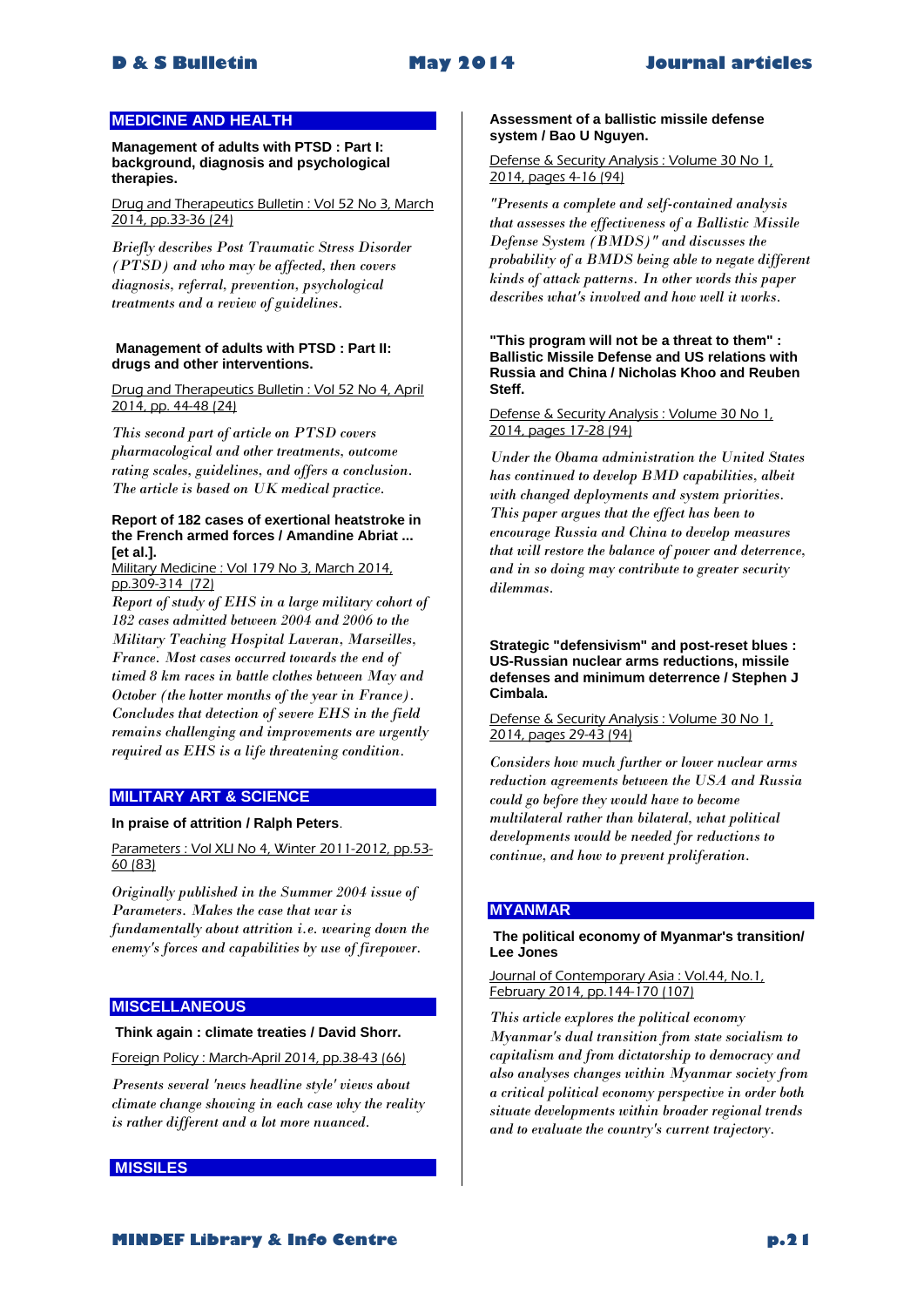**Helping hands : external support for the KNU insurgency in Burma / Jelmer Brouwer and Joris van Wijk.**

#### Small Wars and Insurgencies : Vol 24 no 5, December 2013, pp.834-855 (97)

*At the time of British withdrawal from Burma the Karen National Union (KNU) wanted an independent state. This did not happen and between 1948 and 2012 the KNU undertook the longest running insurgency in the world. This article considers the sources of support particularly at diaspora and state level, and concludes with some lessons for donor governments.* 

#### **NATO**

#### **Crafting a NATO brand : bolstering internal support for the Alliance through image management / Andrew T Wolff.**

Contemporary Security Policy : Vol 35 No 1, April 2014, pp.73-95 (104)

*Describes why NATO has a public image problem and what could be done to improve it. Discusses the advantages and disadvantages of such a "branding" exercise and concludes that the advantages outweigh the drawbacks.* 

#### **NATURAL RESOURCES**

**Water conflict in Central Asia : is there potential for the desiccation of the Aral Sea or competition for the waters of Kazakhstan's cross-border Ili and Irtysh Rivers to bring about conflict; and should the UK be concerned? / David I Stewart.**

Defence Studies : Vol 14 No 1, March 2014, pp.76- 109 (105)

*Water shortages may lead to conflict or cooperation. This paper suggests conflcit only becomes likely when water scarcity threatens existence of populations. Assesses possible outcomes in Central Asia and concludes the Aral Sea problem could be resolved, whereas the position over the Ili and Irtysh rivers might become very serious for Kazakhstan if China extracts more water upstream to satisfy its own severe needs.* 

# **NAVAL TECHNOLOGY**

#### **Daring and Perth : ops rooms and upgrades / Katherine Zeising.**

Australian Defence Magazine : Vol 22 No 3, March 2014, pp.14-20 (61)

*Describes upgrades for anti-ship ballistic missile defence and operations rooms on Australia's HMAS Perth and UK's HMS Daring. Both are said to provide world class functionality with high*  *levels of automation both for themsleves and for any task group they operate with.* 

#### **NAVAL WARFARE**

#### **Underwater weapons for surface combatants / Norman Friedman.**

#### Naval Forces : Vol XXXV No 1, 2014, pp.10-13 (41)

*Warm shallow littoral waters and quiet dieselelectric submarines present a whole range of different problems for surface ships deal with. This article discusses developments since the end of the Cold War in terms of the threats and how they can be countered including anti-torpedo weapons.* 

#### **Countermine technologies for the littorals / Edward H Lundquist.**

Naval Forces : Vol XXXV No 1, 2014, pp.14-17 (41)

*Mine warfare calls for cooperation among allies. Describes some recent developments in sea mine countermeasures.* 

### **NAVAL WEAPONS**

#### **Miniaturisation of anti-ship missiles / Massimo Annati.**

Naval Forces : Vol XXXV No 1, 2014, pp.56-60 (41)

*Discusses the benefits of using smaller, smarter, and cheaper anti-ship missiles to deal with small fast surface combatants.* 

#### **NUCLEAR WEAPONS**

#### **Nuclear incoherence : deterrence theory and non-strategic nuclear weapons in Russia / Dimitry (Dima) Adamsky.**

Journal of Strategic Studies : Vol 37 No 1, February 2014, pp.91-134 (98)

*Russia reputedly holds the world's largest stock of non-strategic nuclear weapons (sometimes also described as tactical, operational tactical, or regional nuclear weapons, and in the West considered as any nuclear weapon not covered by SALT and START). This article discusses this confusion of definition and then considers why Russia appears not to have a cohesive approach to regional nuclear deterrence.*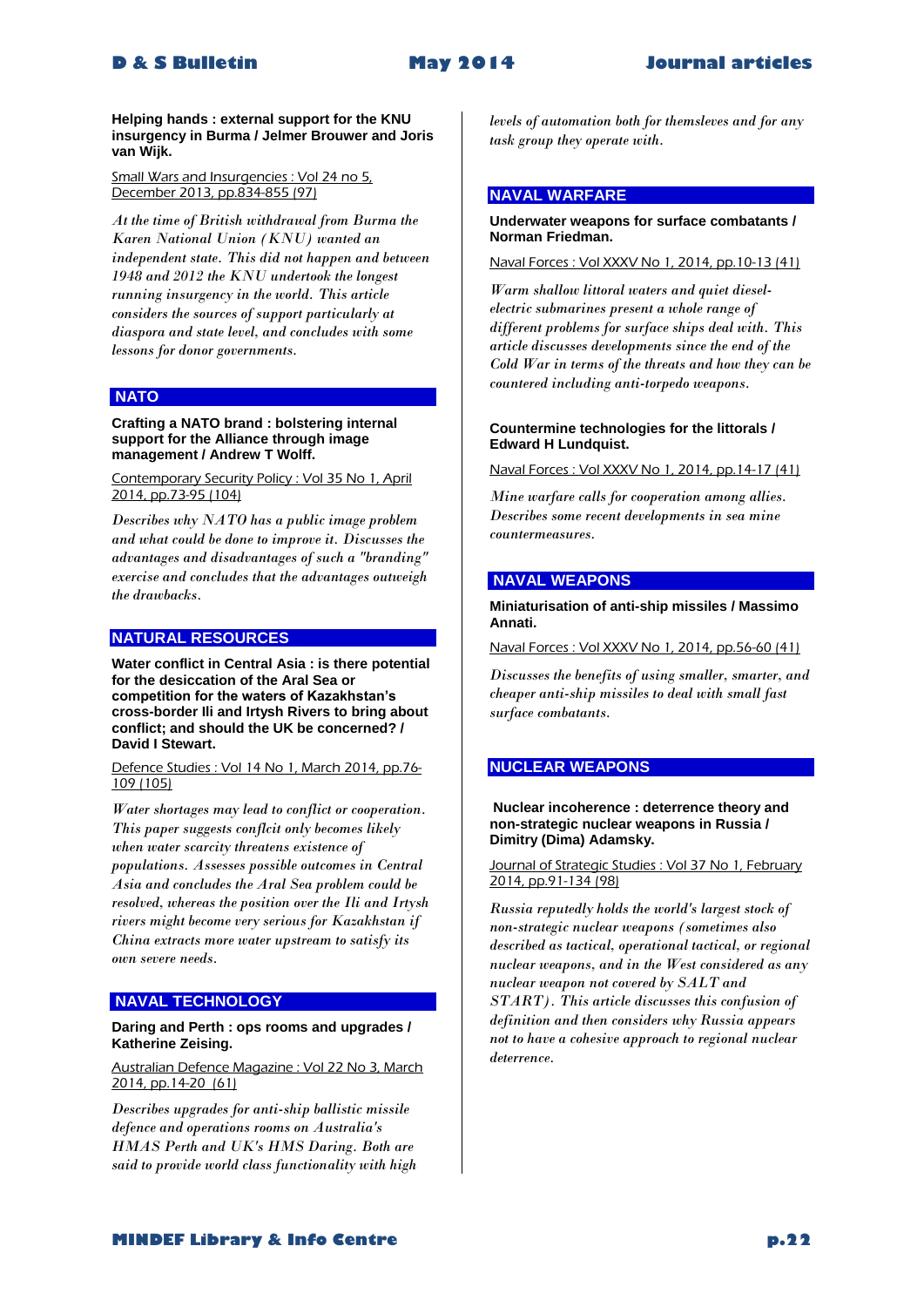# **D & S Bulletin May 2014 Journal articles**

**Obstacles and opportunities for a tactical nuclear weapons treaty between Russia and the United States / Emily Cura Sauners, Arian Rowberry and Bryan L Fearey.**

Contemporary Security Policy : Vol 35 No 1, April 2014, pp.53-72 (104)

*Tactical nuclear weapons have so far not been the subject of serious arms control negotiations between Russia and the USA but will become so in future. This article discusses how difficult such negotiations are likely to be, noting the problems of definition, transparency and verification, and considers whether the IAEA could have a role to play.* 

# **PAKISTAN**

#### **The role of private electronic media in radicalising Pakistan / Kiran Hassan.**

The Round Table : Vol 103 Issue 1, February 2014, pp.65-81 (100)

*In 2002 Pakistan began the process of liberalising and privatising broadcast media with the result that numerous private television and radio stations appeared. In the competition for ratings private media companies became sensationalist and radical providing platforms for Taliban and Muslim militants, ironically while at the same time receiving substantial financial inputs from the USA. The article explains how this situation has arisen and the effect it is having in terms of promoting terrorism and anti-western views.* 

# **PHILIPPINES**

#### **Final Mindanao peace deal in March / H B Warimann.**

Asian Defence Journal : March 2014, pages.4,6-7 (131)

*Provides overview and brief history of the ongoing peace negotiations between the MILF and the Philippines government.* 

#### **Philippine defence modernisation : motivation and means / David Saw.**

# Asian Defence Journal : March 2014, pages 8-10 (131)

*After many years of capability erosion, due primarily to budget limitations, the Armed Forces of the Philippines is embarking on a modernisation programme that should actually produce results. This article looks at the acquisition plans for air, navy and land forces.* 

### **PIRACY**

#### **Puntland is for pirates / Jillian Keenan.**

# Foreign Policy : March-April 2014, pp.34-37 (66)

*Report on two piracy related issues: where to put those convicted of piracy off the coast of East Africa, and what should be done to address the root causes of maritime piracy in the area.* 

#### **Spain's fight against maritime piracy : the legitimacy of maritime security governance / Annina Cristina Burgin.**

#### Contemporary Security Policy : Vol 35 No 1, April 2014, pp.73-95 (104)

*In response to piracy in the Indian Ocean, Spain has deployed armed forces as part of the EU response and has also supported the use of private security forces on vessels. This article considers how close integration between public and private participants together with wide public support has enabled Spain to make this an effective two strand approach to maritime security.* 

#### **RUSSIA**

#### **After the fall : Russia in search of a new ideology / Walter Laqueur.**

World Affairs : Vol 176 No 6, March/April 2014, pp.71-77 (55)

*Since the collapse of Communism Russia has apparently been looking for a new political basis to justify the state. This article identifies some ideas that are being discussed and suggests the state may be looking back to concepts from 19th century Czarist times i.e. central authority, strong state and antiwesternism, but doubts whether these will be sufficient in the longer term.* 

# **SAUDI ARABIA**

#### **Why the Saudi Arabian defence binge? / David S Sorenson.**

#### Contemporary Security Policy : Vol 35 No 1, April 2014, pp. 116-137 (104)

*Saudia Arabia has for years had a substantial defence budget (\$57billion in 2012, and 9.1% of government spending in 2013). This article considers various reasons for this scale of expenditure and concludes that the principle reason appears to be to exert influence on the United States which is the kingdom's main armaments supplier.* 

**MINDEF Library & Info Centre p.23**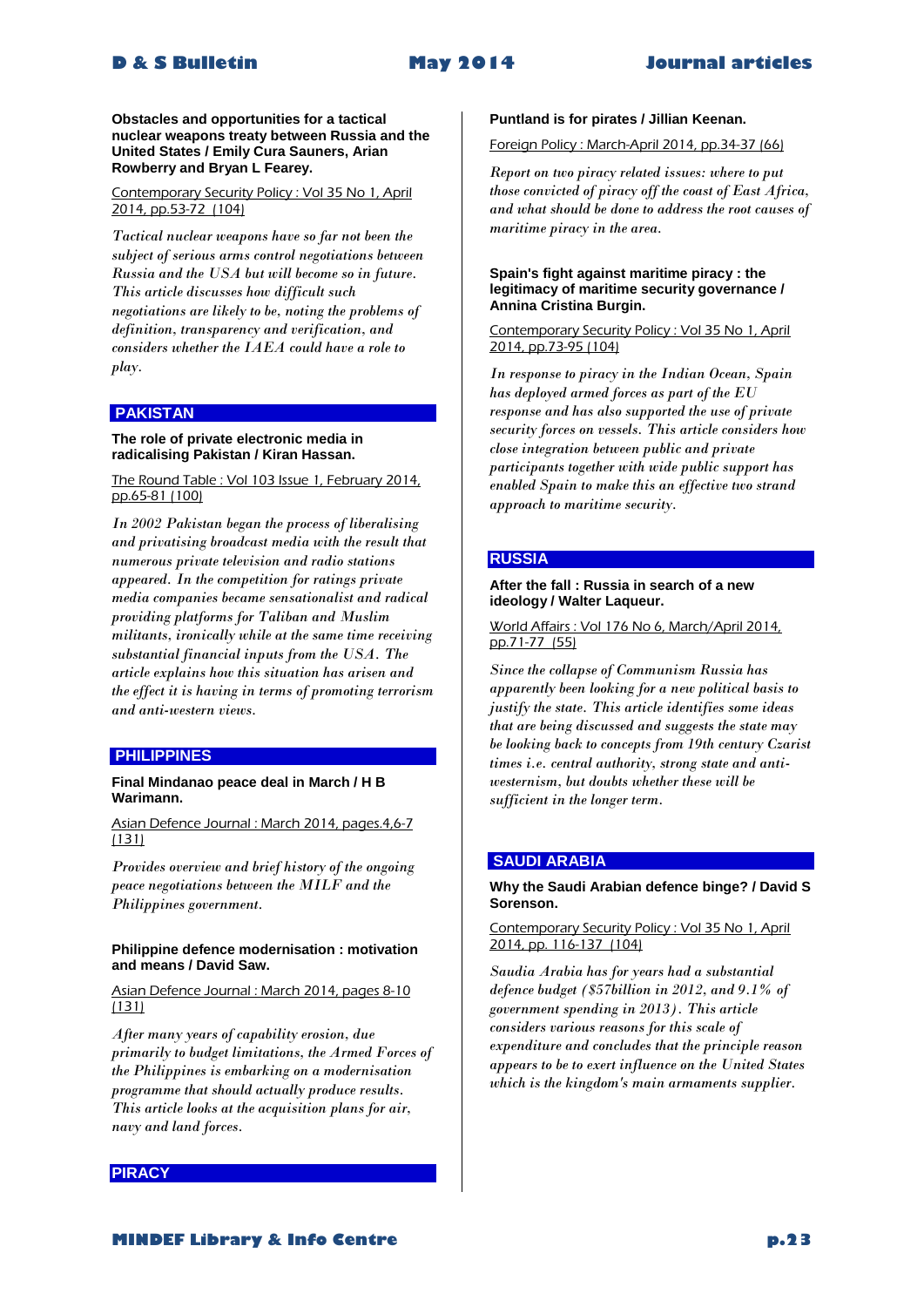# **SMALL STATES**

**Soft security threats and small states : the case of Estonia / Matthew Crandall.**

Defence Studies : Vol 14 no 1, March 2014, pp.30- 55 (105)

*Case study of Estonia as an example of a small state. Considers how the country has responded using domestic and international strategies to cybersecurity, energy security, and national identity security threats. Describes how the assessment was undertaken, and concludes that small states need to use all their resources to be successful in handling soft security.* 

#### **SOUTH KOREA**

#### **Intra-military divisions and democratization in South Korea/ Insoo Kim**

Armed Forces & Society Vol.39, No.4, October 2013, pp.695-710 (3)

*This article examines how a highly politicized system of military reshuffling under South Korea's military rule (1979-1993) dissolved intra-military cohesion unintentionally eroding the capacity of the authorization regime to block the transition to democracy.* 

#### **Escaping the vicious cycle symbolic politics and history disputes between South Korea and Japan/ Ji Young Kim**

Asian Perspectives Vol.38, No. 1, January/March 2014, pp.31-60 (11)

*Case studies show how two conflicting myth-symbol complexes those of the South Korean public and Japanese conservative elites have led to repetitive diplomatic conflicts. The findings help analysts understand the patterns that these conflicts exhibit and access the prospects for the future reconciliation between South Korea and Japan.* 

#### **TAIWAN**

**Constructing peace in the Taiwan Strait : a constructivist analysis of the changing dynamics of identities and nationalism / Yitan Li.**

Journal of Contemporary China : Vol 23 No 85, January 2014, pp.119-142 (102)

*Considers why growing economic integration across the Taiwan Strait has not led to stronger political convergence.* 

**TERRORISM & COUNTERTERRORISM**

#### **Domestic terrorism in Nigeria : the grown monster within! / Oluwaseun Bamidele.**

Defence Studies : Vol 13 No 4, December 2013, pp.413-436 (105)

*Provides a history and analysis of Boko Haram, an extremist Islamic terrorist group in Nigeria. Boko Haram has carried out deadly attacks on government bodies, Muslim clerics, Christians, and police and security forces. The paper suggests ways by which the terrorist threat can be resolved.* 

#### **TURKEY**

#### **The end of the Turkish model / Omer Taspinar.**

Survival : Vol 56 No 2, April May 2014, pp.49-64 (106)

*Considers what has gone wrong in Turkey: under Prime Minister Recep Tayyip Erdogan the country was initially seen as a shining example of "good governance, Muslim tradition and secularism" but is now sliding into authoritarianism, conservatism and instability. The change is said to be due to too much emphasis on winning elections and too little on strengthening liberal democracy. Suggests the risks of continuing on this path include the possible re-emergence of the military in politics.* 

### **UKRAINE**

#### **Euromaidan : Ukraine's self-organizing revolution / Nadia Diuk.**

World Affairs : Vol 176 No 6, March/April 2014, pp.9-16 (55)

*Provides an overview of events in Ukraine between late 2013 and early 2014 during which Ukraine's expected agreement with Europe was suddenly replaced by one with Russia. N.B. the article was written before Crimea became part of Russia.* 

# **UNITED KINGDOM**

#### **Has Britain found its role? / David M McCourt.**

Survival : Vol 56 No 2, April-May 2014, pp.159-178 (106)

*In 2015 Britain will publish the next stage of its Strategic Defence and Security Review which will update the 2010 SDSR. This paper discusses what the UK perceives as its role while acknowledging that this remains a fuzzy concept perhaps best described as "residual great power". Notes that there is wide consensus and support nationally and internationally for Britain's role, but also recognises the importance of relationships with the USA and France. Considers what the next SDSR may contain.*